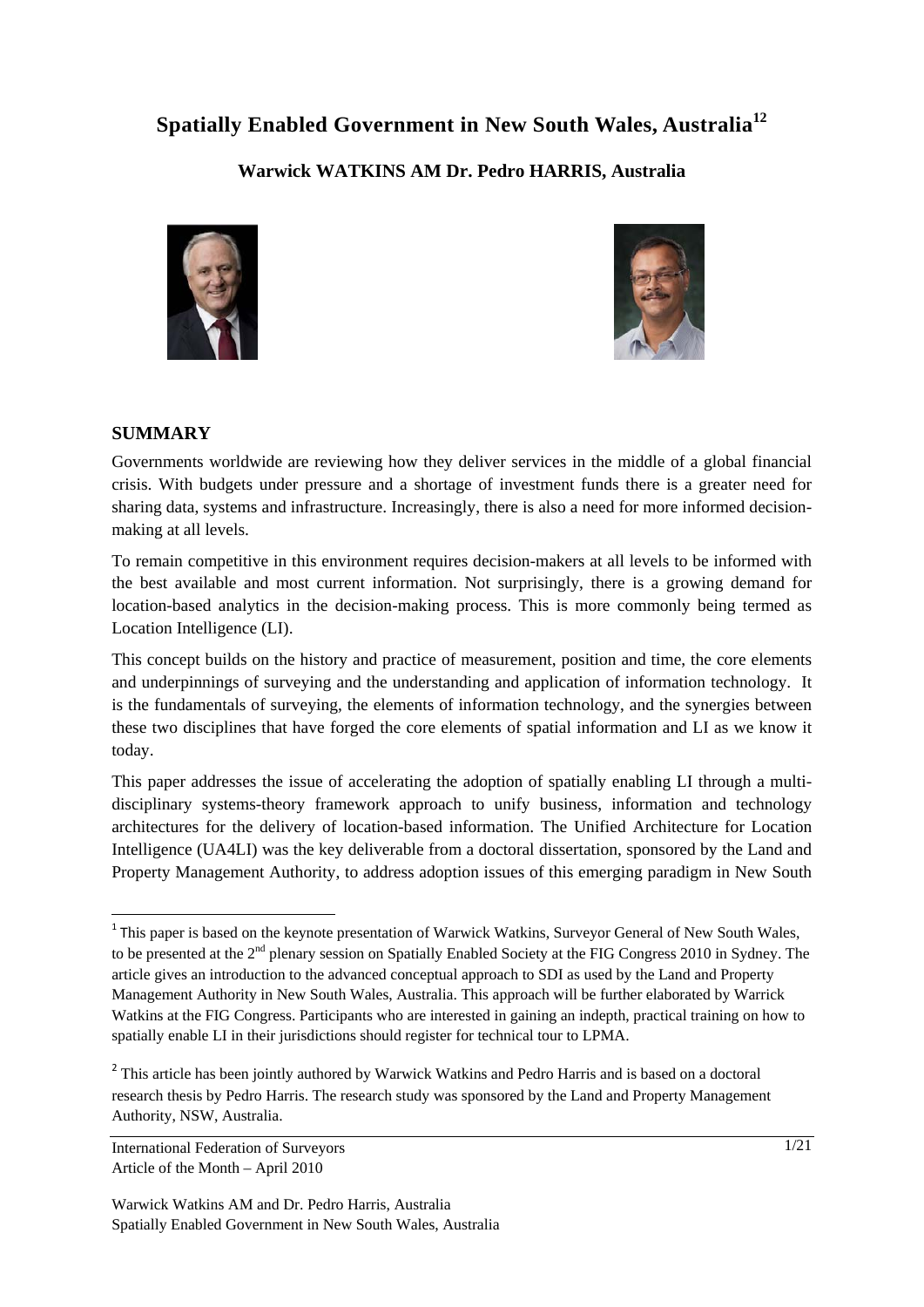Wales (Harris, 2010). The genesis of the UA4LI can be traced to the Enemark's Sustainable Urban Development (SUD) framework, designed to address informal land use and bring about sustainable development. Another feature is that the SUD framework has strong alignment with spatial data infrastructures, on the one hand, and on the other draws upon business information which are both common features of LI (Enemark, 2005, 2007).

In the February, 2010 FIG Newsletter, Jude Wallace commented on how land administration theory is being further developed as a multi-disciplinary approach to deal with other emerging challenges associated with sustainable development and challenges such as equitable land acquisition principles (Wallace, 2010). Wallace's article draws on Enemark's pioneering work first introduced in 2004. Enemark devised the new framework for dealing with sustainable urban development, herein referred to as the SUD framework (Enemark, 2004). This paper, however, discusses how the SUD framework was extended and used to develop the UA4LI framework in support of LI developments.

The UA4LI framework is not restricted to land-use and land-management related areas and can be used in other disciplines such as banking, insurance, emergency management, recreation, and transport as well as in government service delivery.

The universality of this framework is testament to the rigour of the underpinning research work of Enemark, Wallace, Rajabifard, Williamson et al. It is further evidence of the deep roots the discipline of surveying and the professional application of the knowledge, dedication and relevance of the profession has to offer to a world that is beset with so many challenges.

## **1. ROLE OF SPATIAL INFORMATION IN DECISION-MAKING**

### **1.1 Empowering the Decision-Maker**

Governments worldwide are reviewing how they deliver services in the middle of a global financial crisis following the earlier collapse of the USA's subprime mortgage market. The current economic crisis has brought with it a renewed sense of survival for organisations (Shiller, 2008). While governments are not immune from the financial crisis they are constantly on the lookout for ways to improve services and reduce cost. With budgets under pressure, the need for sharing data, systems, infrastructure and ideas have become critical (Butler Group, 2009a; Rees, 2009). Public and private sector organisations acting in a unilateral manner will not be able to survive and would need to operate in partnership arrangements (Shiller, 2008). Sharing information infrastructure and utilising common platforms and frameworks are some of the contemporary approaches being considered for improved service delivery.

The New South Wales State Plan outlined one of its key priorities for improving service delivery by focusing on "increased customer satisfaction with Government services" and by making current information available to citizens over the Web and to the public service (NSW\_Government, 2006, p. 30). This implies that citizens and staff alike should have unfettered and equitable access to information at all levels.

Citizens want modern and efficient government services (NSW\_Government, 2006). They are becoming IT savvy and are increasingly demanding new e-government services. This phenomenon is being referred to as Gov 2.0. At its core is a need for greater levels of transparency and access to government information. To tackle these information management challenges and structural reforms

International Federation of Surveyors Article of the Month – April 2010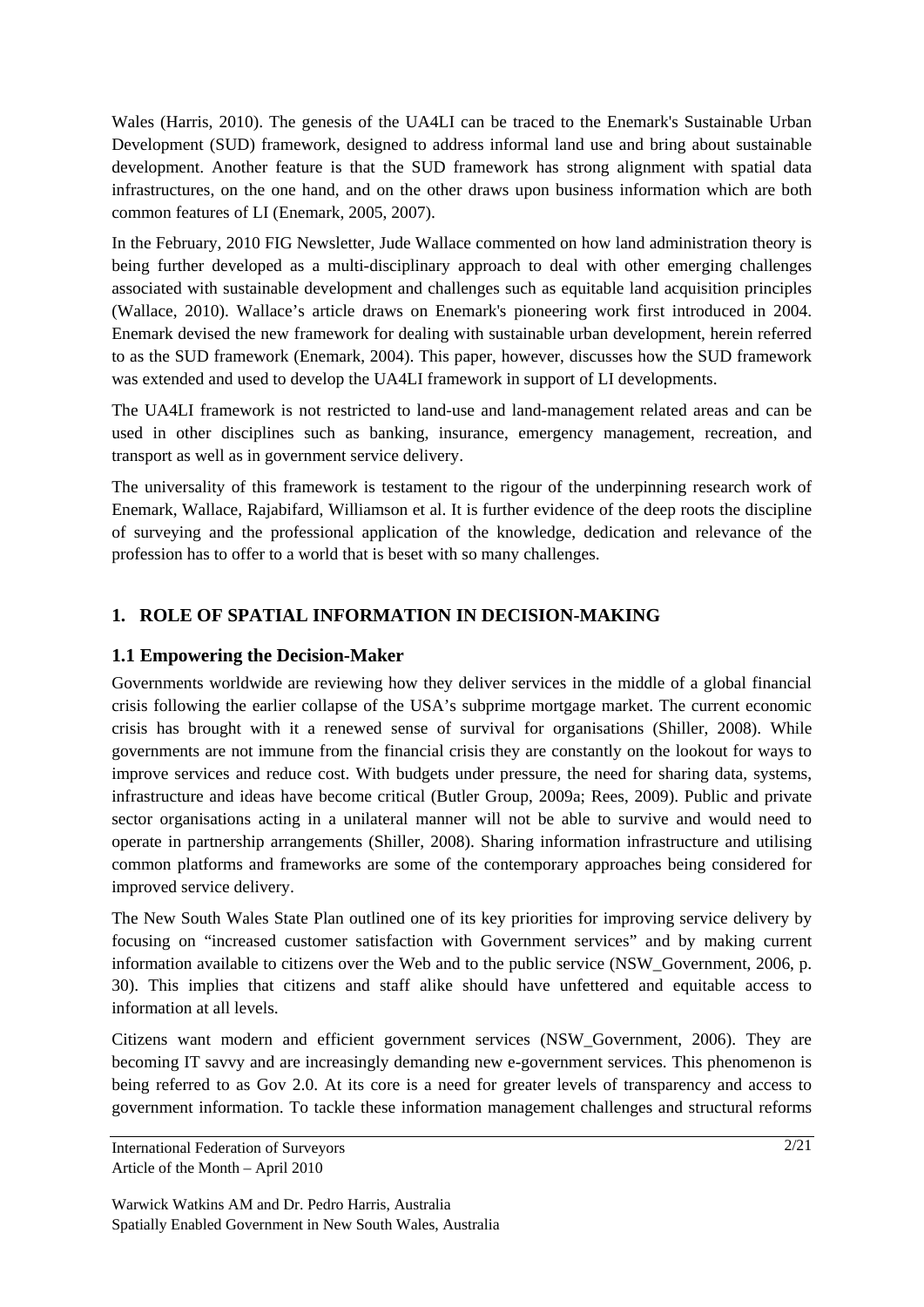head on, requires greater reliance of shared infrastructure, shared services and access to current information. These tenets are also important criterion for land-administration systems. Unsurprisingly, it has meant that governments are redefining their service delivery in the market space.

To remain relevant in this environment requires decision-makers at all levels to be informed with the best available and most current information, which is often hard to locate and access (Butler Group, 2009; Shiller, 2008; Williamson, Rajabifard, & Binns, 2007). According to Lee and Percival (2008), between 80 to 90 percent of all information has a spatial dimension and is spatially related to some point such as an address, GPS coordinates, location, post code and landmarks. This new reality is the fuel behind the current technology explosion for maps and being able to 'mash up' in real-time realworld objects and to augment it with information held elsewhere. This 'augmented reality' is essentially about being informed with the latest information anywhere and anytime.

LI works by being able to view business information together with location information to understand what impact different situations and scenarios will have on a business. It provides a spatial context to business information by geo-referencing it and encapsulating it with a geographical information system (Lee & Percivall, 2008).

To have this capability operating at different management levels and across business divisions requires access to fundamental spatial data infrastructure, business information and enabling IT platforms. LI involves processes and technologies to improve an organisation's effectiveness by integrating business and location-based information within an environment of a governing framework and being delivered using the Web 2.0 technology.

## **1.2 Defining the role of Location Intelligence**

LI is seen as an important tool that should be used by management and operational staff at all levels. Visualising business and location information graphically in a composite application can achieve far much more than descriptive text alone – a picture paints a thousand words (source anon). Applications such as Google Maps, Bing Maps and Sensis Whereis are used at home and in businesses to locate addresses, get directions on how to get to places, view aerial photography to see what the place looks like beforehand and to determine landmarks and other characteristics of the surroundings. Overlay business information with location information and it becomes a powerful tool.

Thus being able to collaborate with people, information, maps and computer systems in real-time has many benefits but also has some risks. There have been a growing number of successful LI implementations but as the concept is still relatively new and not well understood, the full benefits of it will not be realised until the concept becomes mainstream. To have LI operating at a whole-ofgovernment or at a multi-enterprise scale requires a strategic approach with supporting policies, frameworks and access to shared spatial services. Case studies in NSW, Australia have shown how adoption rates are accelerated when there are service platforms and enabling frameworks.

#### **1.3 Location Intelligence was born in Web 2.0**

International Federation of Surveyors Article of the Month – April 2010 3/21 The use of Internet applications has become pervasive but they are designed primarily for mass consumer markets based on a paid advertising model. These relatively new Internet applications are identified as second generation geographical information system (GIS) technology where the focus is on consumerism. The first generation of GIS was limited to expert users such as GIS analysts. Even with the advances of second generation GIS, primarily made available over the Internet, there are limitations with these applications in a business setting. Data custodians are wary about publishing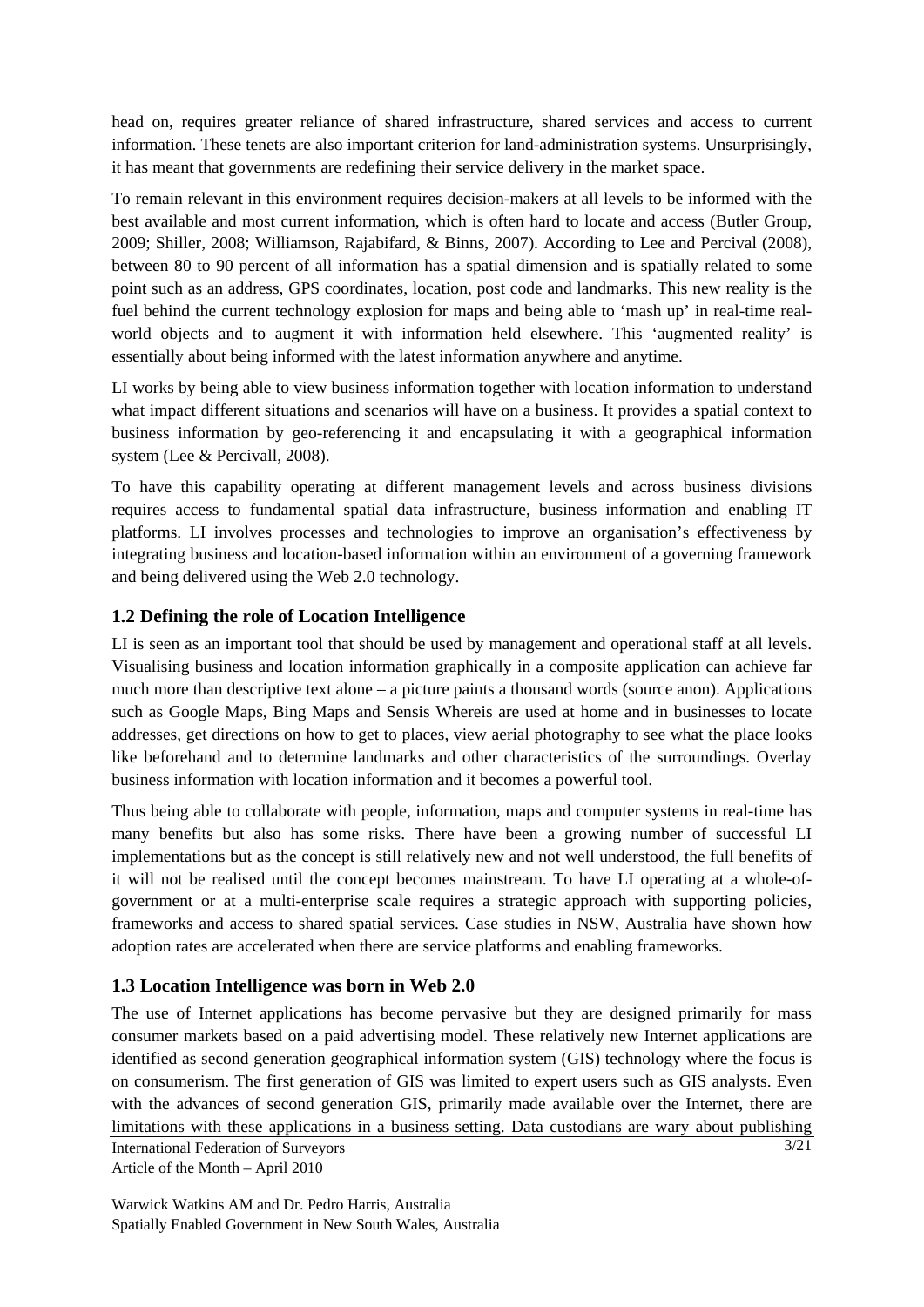data to the Internet because of security concerns, cyber fraud and identity theft issues. Thus a third wave is emerging where governments and large businesses are investing in similar technology platforms for use within their enterprises.

These emerging third generation Web 2.0 applications embrace Internet technology but operate in secure Virtual Private Networks. Subscribers can publish their data and retain ownership over the content without the fear of it being repurposed and on-sold without their consent.

Figure 1 provides a summary of the three communities of users, namely: citizen, business and expert. The diagram depicts the present environment showing all three tranches in operation. GIS Tranche-3 represents the current paradigm where the business community is the emerging group making demands for the GIS software. LI is seen as a GIS Tranche-3 development. In GIS Tranche-1 the market space was occupied, almost exclusively, by the scientific community and expert analysts. With GIS Tranche-2 came millions of users who became interested in Internet mapping applications developed by companies such as Google, Telstra and Microsoft. LI is continuing to evolve and is being integrated directly into many applications using Web 2.0 technology in a business setting (Sheina, 2009).

Business communities have been locked in between these two extremes, not needing raw data but requiring information that has been optimised for their business needs to support decision-making.



**Figure 1, Comparative Display of the GIS Tranches** 

Table 1 provides a summary of the three tranches, a market indicator, user defined groups, technology users and applications uses. All three tranches are in operation today and are at different levels of maturity – see market status column in Table 1.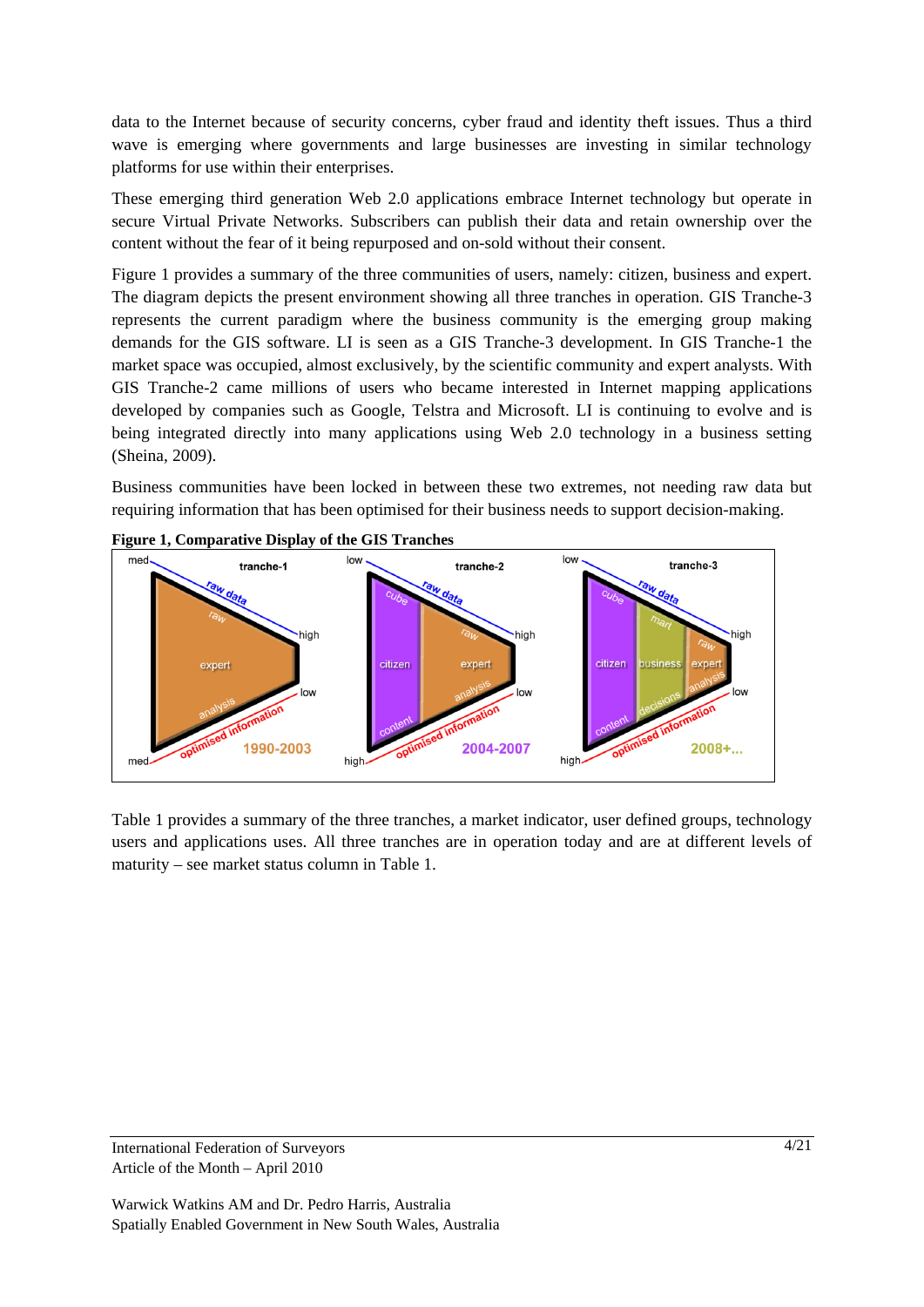| <b>Users</b>                 | <b>User types</b>                                               | <b>Technology</b>                                                                                               | <b>Applications</b>                                                                           | <b>Market Status</b>  |
|------------------------------|-----------------------------------------------------------------|-----------------------------------------------------------------------------------------------------------------|-----------------------------------------------------------------------------------------------|-----------------------|
| Tranche-1<br>expert          | Scientific, GIS<br><b>Experts</b>                               | Desktop/Server-<br>Spatial Software e.g.<br>Mapinfo, ESRI                                                       | <b>BIO Diversity</b><br>Cartography, Surveying,<br>Mapping                                    | Established<br>market |
| Tranche-2<br>citizen         | Citizens and<br>general Internet<br>users, home users           | Internet, Broadband,<br>Browser via Web Portal<br>or GIS clearinghouse                                          | Show my property,<br>location inquiries, shows<br>nearest school. Mapping<br>and visualising. | Maturing market       |
| Tranche-3<br><b>business</b> | Business Users,<br>call centre<br>operators, call<br>dispatches | Enterprise systems,<br>shared services, Web<br>2.0. Internet,<br>VPN/Broadband.<br>Browser and<br>clearinghouse | Fire Brigade Channel,<br>Rail Channel, Planning<br>Channel.                                   | Emerging market       |

**Table 1, Comparative Factor Analysis of the GIS Tranches** 

#### **The impacts of GIS Tranche-3 applications**

With the third tranche emerging, being fuelled by the need for decision support, there is bound to be impacts on existing spatial infrastructures, such as:

- − Greater reliance and requirement for government shared services such as the Spatial Information Exchange platform;
- − Demand for greater collaboration services supporting "mash ups" or information layering;
- − Proliferation of web services and service oriented architecture initiatives;
- − Requirement for web service repositories and catalogues to publish web services and metadata to support search and discovery efforts; and
- − Provision of government spatial services to mobile users for infield workers such as Fire Fighters, Surveyors, Accredited Valuers, Police and other mobile staff.

#### **1.4 Why Web 2.0 and Gov 2.0?**

The advent of Web 2.0 and maturity of web services and standards are changing the way organisations work. This has brought a raft of new technology and concepts to the market place in a very short space. The IT landscape is now awash with new concepts such as cloud computing, social networking, crowd-sourcing and spatial "geo-hubs" which are impacting on the way organisations work and operate (Huberman, 2008).

Gov 2.0 is a worldwide movement using Web 2.0 technology in a bid to redefine government using social networking as a medium to discover what citizens want from government. Various governments have formed task forces to deal with this. In NSW, this movement has been spearheaded as NSWsphere (Sharpe, 2009).

The central tenet of this new wave of technology is on collaboration and hence its use in defining "edemocracy". Collaboration involves people interacting, in real-time, with people and businesses wherever they are and using any connected device they have access to such as a mobile phone,

International Federation of Surveyors Article of the Month – April 2010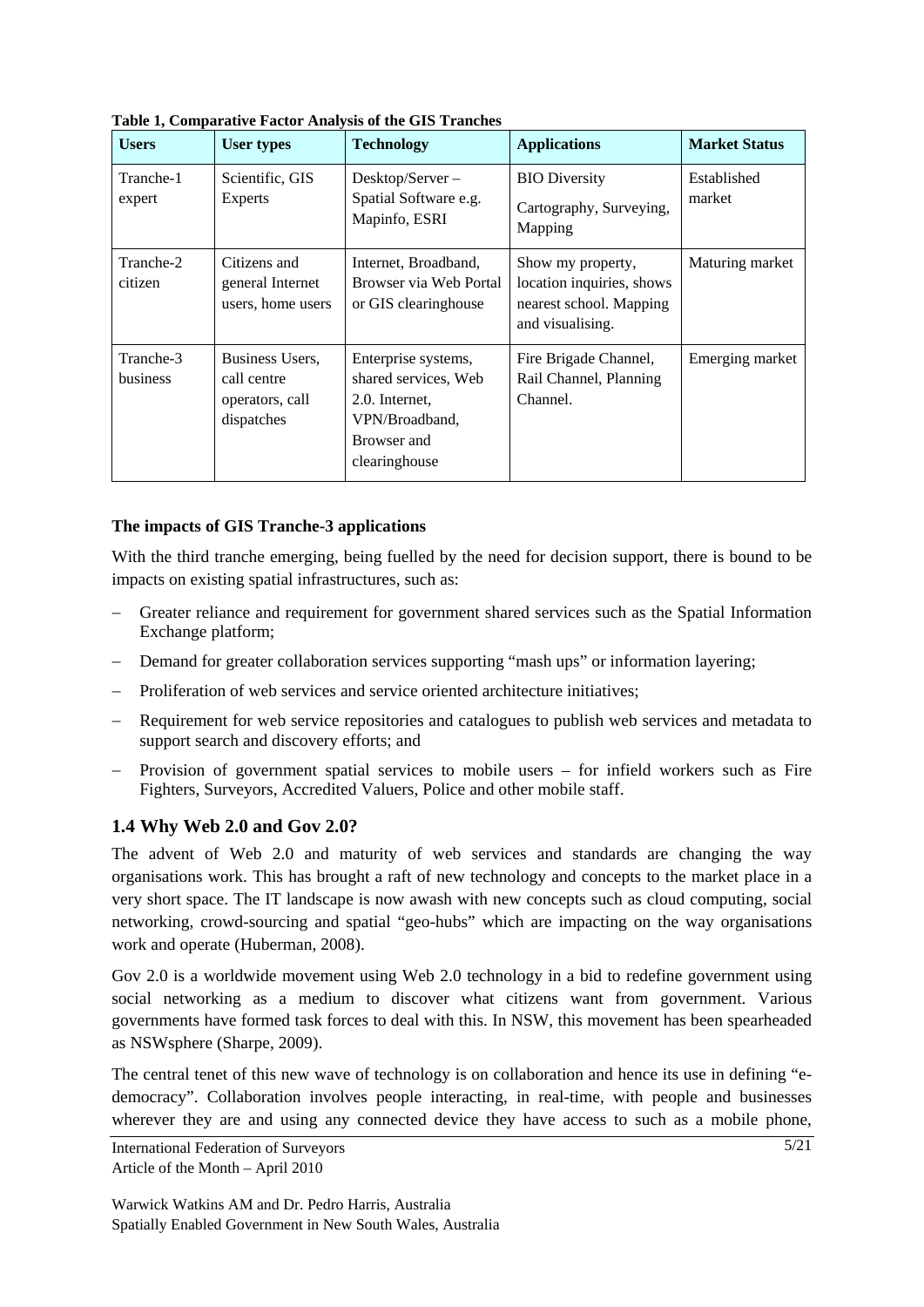personal digital assistance (PDA), laptop or television set. Similarly, computers collaborate and share services and data using the same underlying technology. This same technology has been used to deliver new GIS solutions and increasingly for decision-support applications.

The pressures of building and maintaining a sustainable business involves a process of continual improvement, adapting to new circumstances and ensuring staff have the necessary skills, tools, information and systems. Increasingly, LI is being considered as a mandatory and fundamental management tool. Current and accurate information is recognised as a key ingredient for decision support systems (Williamson, et al., 2007). New market economies are being developed around subscription based content and increasingly the demand for the best-available spatial information will increase.

These challenges and technology shifts are most currently observable in the spatial industry with the convergence of location-based services (LBS); with integration in mobile computing devices such as mobile phones and PDA devices; with GIS applications such as Google Maps and in-vehicle navigation systems. When the combined worth of the industry is considered as a whole with LBS companies such as TomTom International, Magellan, Garmin and Nokia to name a few, together with satellite and global positioning networks, and GIS application software vendors such as Google, Microsoft, ESRI, Leica and MapInfo, it is a staggering sum (Vaughan-Nichols, February 2009). It serves to highlight the significant developmental changes that are occurring within this industry and specifically for the GIS Tranche-2 and 3 environments.

#### **1.5 Economic Driver for Location Intelligence**

The Australian Cooperative Research Centre for Spatial Information (CRCSI) and the Australian and New Zealand Land Information Council (ANZLIC) commissioned ACIL Tasman in 2007 to conduct an independent quantifiable analysis of the value of spatial information to the Australian economy in the 2006-07 financial year (ACIL-Tasman, 2008). The CRCSI report found that spatial information industry revenue in 2006/07 was around \$1.37 billion annually and contributed a cumulative gain of between \$6.43 billion to \$12.57 billion dollars in GDP (ACIL-Tasman, 2008).

Spatial information by itself has little intrinsic value but the value is increased when it is used (Cutler, 2008). Hence, the value of spatial information is derived from its contribution to the decision-making process (ACIL-Tasman, 2008, 2009; Longhorn & Blakemore, 2008; Masser, 2007).

The CRCSI report also highlighted that the lack of access to spatial information has constrained direct productivity impacts on consumption of GDP by at least \$0.5 billion than might otherwise have been realised (ACIL-Tasman, 2008).

Despite the economic losses due to limitations of access to spatial information the study highlighted the potential trend where "the contribution of spatial information is likely to increase as spatial information becomes a mainstream enterprise resource"(ACIL-Tasman, 2008, p.xii).

In addition, the CRCSI report identified other areas where knowledge gaps existed and recommended further investigation in areas such as:

- Data infrastructure priority areas that could include interoperability, standards and systems, progressing the concept of a Virtual Australia;
- − Data access technologies and systems to provide simple and effective access, developing consistency between data access portals.

International Federation of Surveyors Article of the Month – April 2010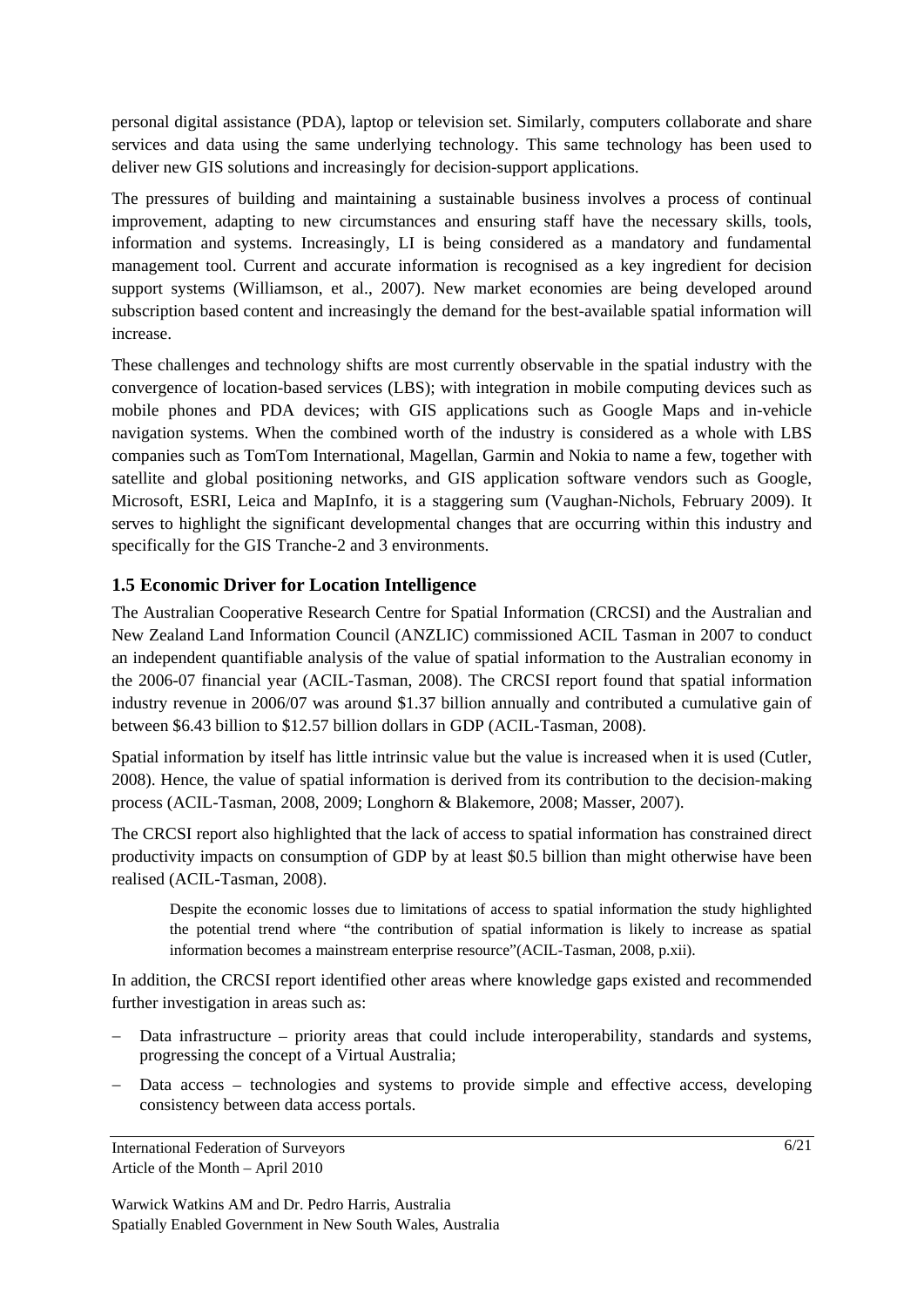Besides, there are a range of other intangible benefits such as its role in security, biosecurity, national mapping, environment, climate change and land and property registers (ACIL-Tasman, 2008; Tang & Selwood, 2005; Williamson, et al., 2007). Location-based analytics is a mechanism that can be used in support of these functions. Tang and Selwood (2005, p.3) support the idea that "Better, faster access to information leads to better-informed decisions and actions". Thus, UA4LI is about facilitating access to spatial information as a mainstream resource.

## **1.6 Spatial Interoperability**

The Australian Government Information Management Office (AGIMO 2007) argues that the "impetus for business process interoperability stems from the increasing need for collaboration within and between agencies in the delivery of services" (p.13). The corollary holds true for spatial interoperability where there is a need to share spatial information for improved service delivery. Drivers of spatial interoperability include responding to increasingly complex social and environmental problems requiring access to a range of data. Hence, spatial data interoperability is about providing access to core fundamental spatial data layers to better informed and more discriminating customers (ACIL-Tasman, 2008). Despite the positive gains in recent years in spatial technology, interoperability is still impeded by lack of infrastructure and archaic access restrictions (Budhathoki & Nedovic-Budic, 2007).

The term "Spatial Data Infrastructure" (SDI) is often used to denote the relevant base collection of geographic technologies, policies and institutional arrangements that facilitate the availability of, and access to spatial information (GSDI, 2004, 2008). In NSW, the concept of an SDI is the geographic information technology component of e-government, and therefore there us a strong reliance on government actively supplying core framework data (Onsrud, 2007).

SDIs provide the "basis for spatial data discovery, evaluation, and application for users and providers within all levels of government, the commercial sector, the non-profit sector, academia and by citizens in general" (GSDI 2004, p. 8). SDIs found in developed nations are comprised of several elements such as: metadata, geographic data, framework data (cadastre and topography), standards and services (GSDI, 2008). This can be seen illustrated in Figure 2.

The SDI is comprised of the fundamental-SDI layers as shown in Figure 2 (column 2A) and other functional geographic data such as planning, emergency management, maritime and so forth. Figure 2 provides an illustration of the fundamental-SDI and composite functional-SDIs.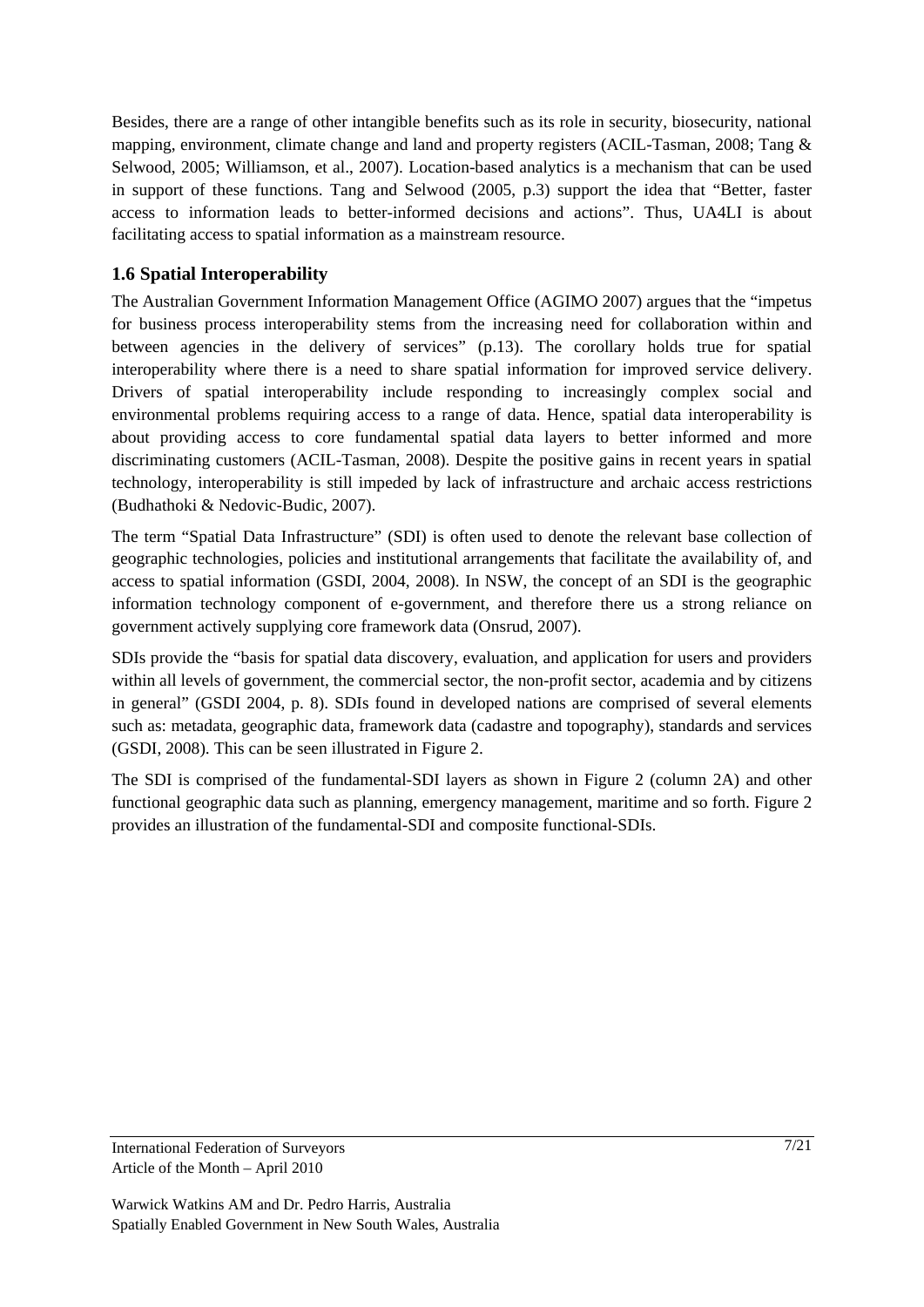



Spatial information is impeded by both "soft" interoperability and "hard" interoperability. Soft interoperability deals with non-functional and non-technical limitations imposed by people through their unwillingness to share, licensing restrictions and pricing regimes. Hard interoperability, on the other hand, deals with infrastructure, technical limitations, data quality issues, data currency and upto-date metadata (Budhathoki & Nedovic-Budic, 2007). Omran, Breght et al (2007) are of the view that personal factors may affect individual decisions to share spatial data and cites psychological responses such as attitudes, experience, empathy, fatalism, motivation, trust and ability to cope with uncertainties as some of the barriers to overcome. Omran, Breght et al (2007) commented that organisational resistance to share spatial data is a real obstacle to exploiting spatial data infrastructures. In the past it was the technology or lack of technical capacity that impeded access to spatial data infrastructures but now the problem seems to have shifted from hard interoperability concerns to soft interoperability issues (ACIL-Tasman, 2008; Omran, Bregt, & Compvoets, 2007).

Very rarely do all geospatial datasets reside in one organisation and hence cooperation and data sharing amongst organisations have become essential (McDougall, Rajabifard, & Williamson, 2007). Traditional data sharing arrangements have involved the physical transfer of data files and in order to reduce data duplication, spatial data sharing (SDS) over the Web is considered essential (Omran, et al., 2007). Thus, with advances in communication technology, data sharing is now possible via a remote connection over the Internet, and this obviates the need for conventional file transfers. Location-based analytic requirements are determined when a single item of data may be used in many different ways, a theme commonly shared with the SUD theory.

## **2) ENEMARK SUD FRAMEWORK**

## **2.1 Overview of SUD Framework**

The SUD Framework was designed as a universal framework to address land-management and landuse issues. The SUD Framework recognises that each country will have its own land management

International Federation of Surveyors Article of the Month – April 2010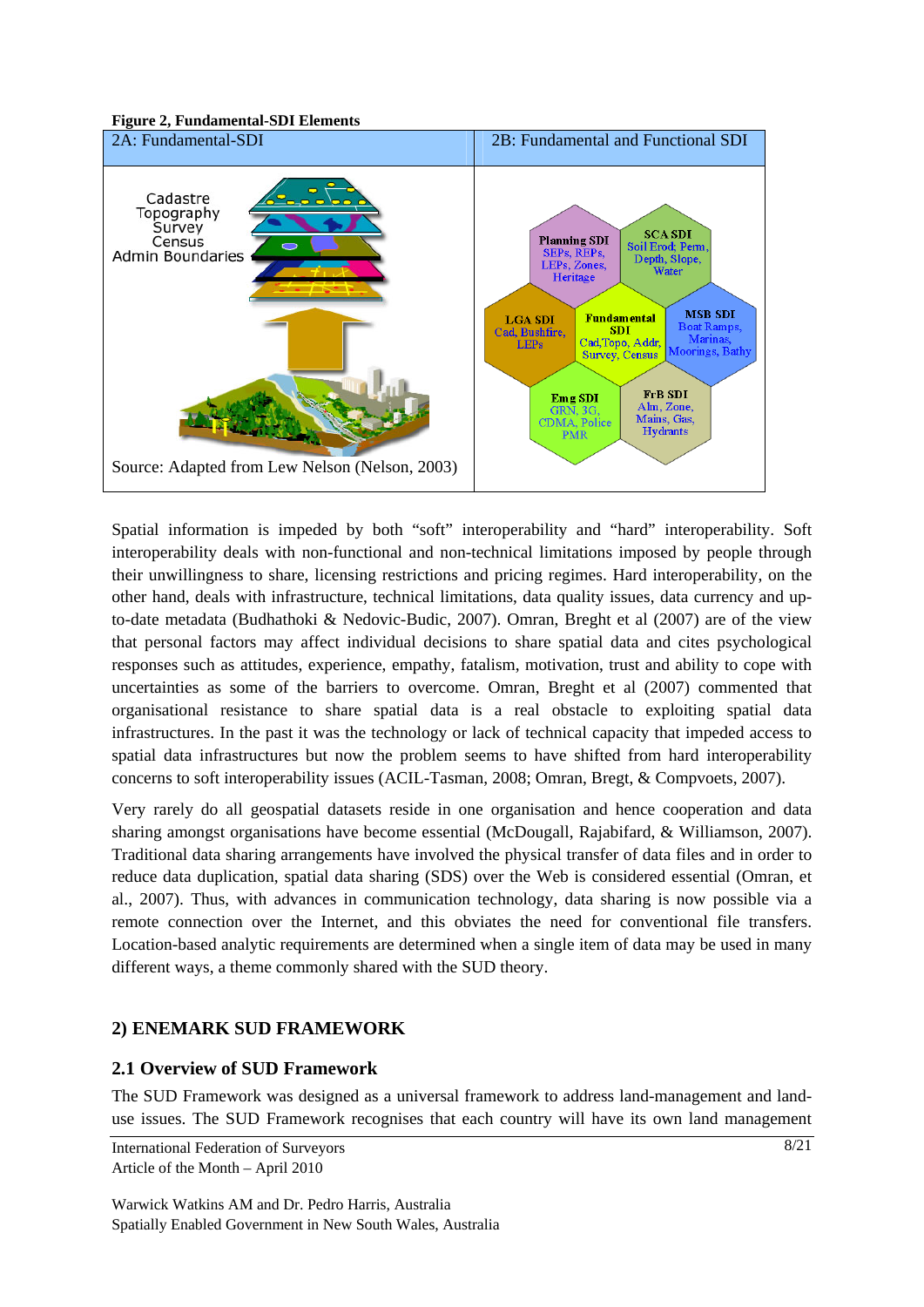issues, administration idiosyncrasies, differing legal frameworks and land registry systems and yet still provides the flexibility for a generic model (Williamson, Enemark, Wallace, & Rajabifard, 2010). Each country has its own land administration systems for implementation of its land-related policies and land-management strategies thus providing a country's infrastructure for economic development (Williamson, Enemark, Wallace, & Rajabifard, 2008). The model works within a jurisdiction or country context, or Spatial Data Infrastructure (SDI) "zone", which sets the political and legal framework (Cho, 2005). Enemark (2007) found that the SUD Framework operates best within a jurisdiction, a country context or "SDI zone" which sets the political and legal framework. This is illustrated in the country context frame and includes such things as business requirements and problem identification and sets out what needs to be accomplished. Having identified the country context the model then operates by bringing together the process information made up of the policy framework, land-functions and land-infrastructure. The various data sources provide information to tackle economic, social and environmental issues around land management and land use. Figure 3 provides an outline of the components of the SUD Framework (Enemark, 2007).





Enemark's framework provides the requisite information architecture of spatial determinants to assist governments, environment architects, town planners and the like to make informed choices. The framework is best summarised as follows:

The framework for political decision-making should therefore be organised to facilitate an integrated approach to land-use management that combines the three areas of land policies, land information management, and land-use management. (Enemark 2007, p. 1).

International Federation of Surveyors Article of the Month – April 2010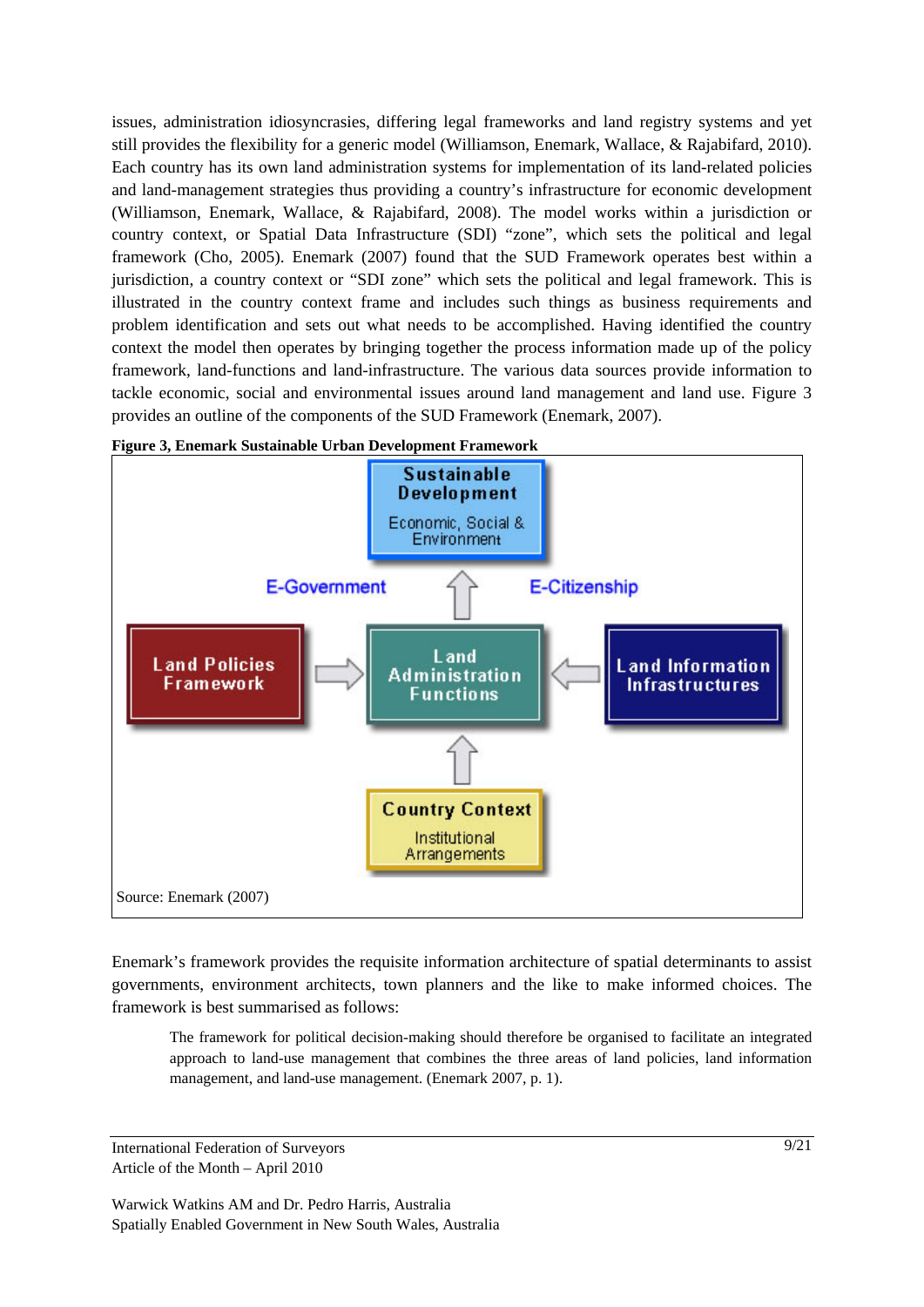The SUD Framework is an amalgam of land and property rights, restrictions and obligations drawn together seamlessly with data from functional line-of-business systems, spatial infrastructure systems and facilitated within a governance framework (Enemark, 2007, 2008; Williamson, et al., 2007).

## **2.2 SUD Framework Adapted for LI**

In Figure 4 the model for LI is inverted to direct the flow from top to bottom rather than the inverse which is the case with the SUD Framework. The rationale for this change is twofold. Firstly, writing in English generally flows from top to bottom, left to right. By placing the Business (Context) at the top, this provides readers with the sense of the desired flow – LI starts with business need, then it is processed by ingesting the framework, functions and infrastructure requirement and the output is the delivery solution for the LI channel. Secondly, the Unified Architecture is designed as a process model embracing three distinct phases of input-process-output (IPO). In business modelling, the process flow diagrams start at the top and work their way to the bottom. Thus the reason for inverting the business context diagram as shown in Figure 4.



**Figure 4, Unified Architecture for Location Intelligence adapted model** 

The adapted model places far more importance on the Business Context, the starting point, rather than the Delivery Platform, the solution. The other changes are the directional flow arrows of the process boxes. The SUD Framework shows the process flows converging on Functions while in contrast the arrows are bi-directional with the UA4LI Framework. The cross domain involvement can be seen illustrated in the following examples. Example: security requirements (being an element of the Framework domain) can extend across all domains. A Framework domain element for security such as an Information Security Management System (ISMS) provides overarching statements of applicability for the other domains.

International Federation of Surveyors Article of the Month – April 2010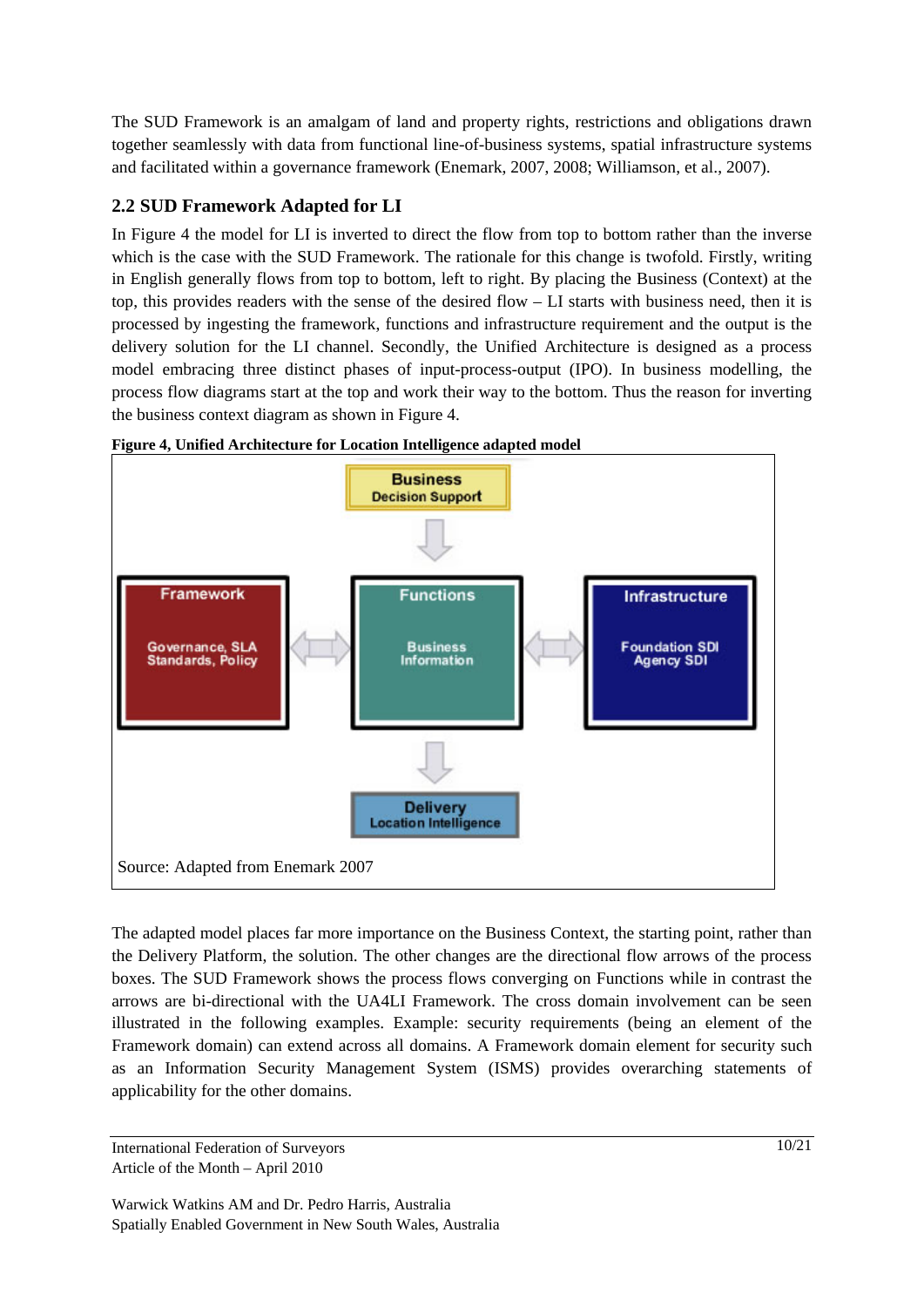Conversely, an Infrastructure domain web service requires security instructions for a service bind and therefore needs to relate to the Framework domain. A Function domain exposing a line-of-business service may require packet encryption which is dictated by the Framework domain. These examples show how a domain can interact with another domain. However, the SUD Framework does not make this distinction with its direction flows. The models are at different scales – one at a high/conceptual level as compared with a business/logical level. At a conceptual level the directional flows of the SUD Framework are linear leading to the desired outcome at a national or country context. The LI Framework is more focused on a Business context and the interactions are at a more granular level and hence the process flows are bi-directional dealing more with the solution delivery input and outputs.

#### Alignment of Frameworks Domains

The Unified Architecture components are comprised of five domains, as contrasted in Table 2. The UA4LI Framework correlates and aligns to the SUD Framework domains, where the:

- *Business* domain deals with requirements for decision-support, innovation, economic drivers, corporate drivers and value propositions for sharing data;
- − *Framework* domain caters for non-functional requirements, governance arrangements, service level agreements, access policies, standards and typically "soft" issues;
- − *Function* domain is about business information held mainly in line-of-business systems, methods of access, enterprise web services and online transaction processing (OLTP) methods;
- *Infrastructure* domain is about spatial data infrastructure, access methods to this data, spatial information, and metadata and data standards. Included are access methods such as Open Geospatial Consortium (OGC) web services and online analytical processing (OLAP); and
- *Delivery* domain is about the platforms that underpin the delivery of the solution, the systems components, the technical environments, enterprise platforms, service platforms, integrated framework, enterprise service and message bus and portal delivery systems, typically "hard" issues.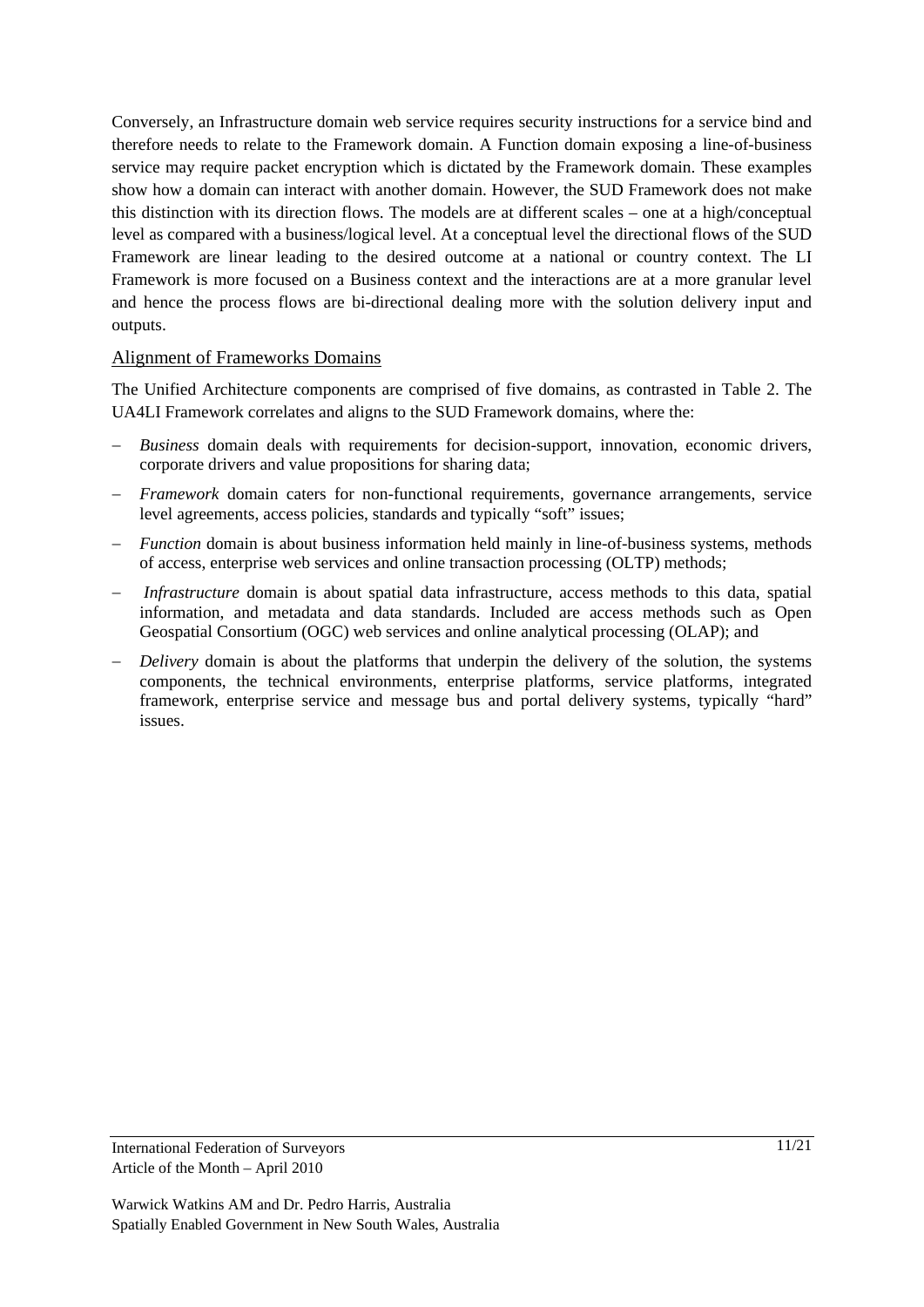| <b>SUD Framework</b><br>(Figure 3)                    | <b>UA4LI Framework</b><br>(Figure 4)                 | <b>Relevance to Location Intelligence</b>                                                   | <b>Visual</b><br><b>Cues</b> |
|-------------------------------------------------------|------------------------------------------------------|---------------------------------------------------------------------------------------------|------------------------------|
| Country Context-<br><b>Institutional Arrangements</b> | <b>Business Domain</b><br><b>Business Objectives</b> | Business and economic context,<br>business requirements                                     |                              |
| Land Policy Framework                                 | Framework Domain                                     | Governance and access arrangements,<br>SLA, standards, policies                             |                              |
| Land Administration<br><b>Functions</b>               | <b>Function Domain</b>                               | Business Information, Line of<br>business systems – OLTP, Enterprise<br><b>WEB Services</b> |                              |
| Land Information<br>Infrastructures                   | Infrastructure Domain                                | Fundamental-SDI,<br>Custodian/Agency-SDI, OLAP, OGC<br><b>WEB Services</b>                  |                              |
| Sustainable Development                               | Delivery Domain                                      | Enabling platform, delivery channel<br>for decision-support                                 |                              |

**Table 2, Enemark Framework -LI Adaptability** 

Table 2 shows how each of the LI domain components map and relate to the SUD Framework with matching visual cues for each domain.

#### **2.3 Domain Mapping**

The SUD Framework and UA4LI framework as illustrated in Figures 3 and 4, respectively, lists five domain themes, namely, business domain, framework domain, function domain, infrastructure domain and delivery domain. Each domain theme has a specific purpose as described:

#### 1. Delivery domain

The delivery domain is concerned with the product outcome. It deals with the technical platforms and solution architecture that are needed to deliver the information to the decision-makers.

Invariably many of the data sources required to support the SUD process come from several data custodians and could be in varying forms. Some custodians offer web services and others may only provide the data on tape or on portable mass-storage devices to fulfil the requirements. The raw data may have to be post-processed into a format so that it can be used in the SUD solution.

#### 2**.** Framework domain

The framework domain caters for non-functional requirements, governance arrangements, legislation, service level agreements, security, policies, standards and typically "soft" interoperability issues. It includes issues such as privacy considerations, data access and permission rights, governance, licensing, restrictions, pricing and imposed digital rights. It establishes the authorising environment to bring about SUD outcomes.

International Federation of Surveyors Article of the Month – April 2010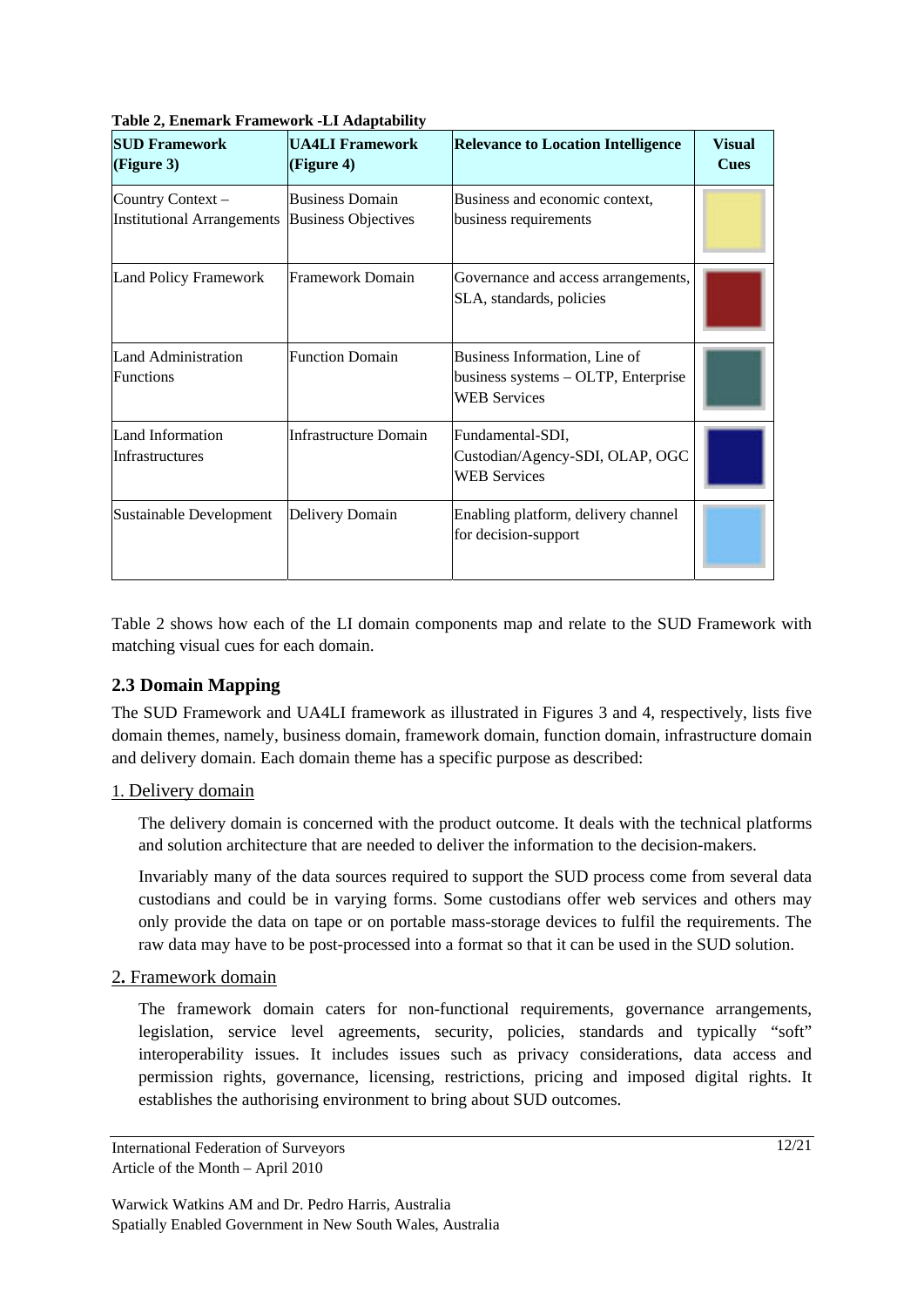#### 3**.** Functions domain

The functions domain focuses on the transactional data held in land-registers and other line-ofbusiness systems such as valuations and titling information. These are typically business systems or land-administration systems (Williamson, et al., 2008). Methods of access to this data vary and are far more sensitive than spatial data. Contemporary methods involve secure web services for online transaction processing systems (OLTP). Functional data can be obtained with web services on a transaction by transaction basis. Business objects described as web services can provide answers to queries without supplying the full dataset.

#### 4. Infrastructure domain

The infrastructure domain is concerned primarily with spatial data infrastructure such as cadastral data, topographic data, aerial or satellite photography and other spatial data sets. The SUD framework draws heavily on fundamental spatial data infrastructure held by mapping and landadministration organisations. It also includes other functional spatial data from natural resource and local government authorities. The authoritative data from these organisations provide many of the base "fundamental SDI" layers (Akinyemi, 2007).

#### 5. Business domain

The business domain addresses the business imperatives and context for the SUD framework. It deals with innovation, economic drivers, environmental impacts, political and policy outcomes. The key drivers of the business domain are to inform political decision-making and to provide an integrated approach to land-management, land-information and land-use (Enemark, 2007; Williamson, et al., 2008).

#### **3) UNIFIED ARCHITECTURE FOR LOCATION INTELLIGENCE**

The UA4LI Framework is comprised of a "Four Step" process to assist with implementing location intelligence solutions. At the conclusion of Step 4 an organisation wishing to implement an LI solution would be able to evaluate the requirements and make an informed decision about proceeding. The Framework leads to the delivery of solution architecture blueprints for an LI implementation. Starting with Step 1, each "step" builds on the other, identifies stakeholder involvement, provides an overview and description of what is expected, a context diagram and a deliverable output.

Drawing on the collective outputs from each step the goal is to describe the LI solution architecture and delivery environment.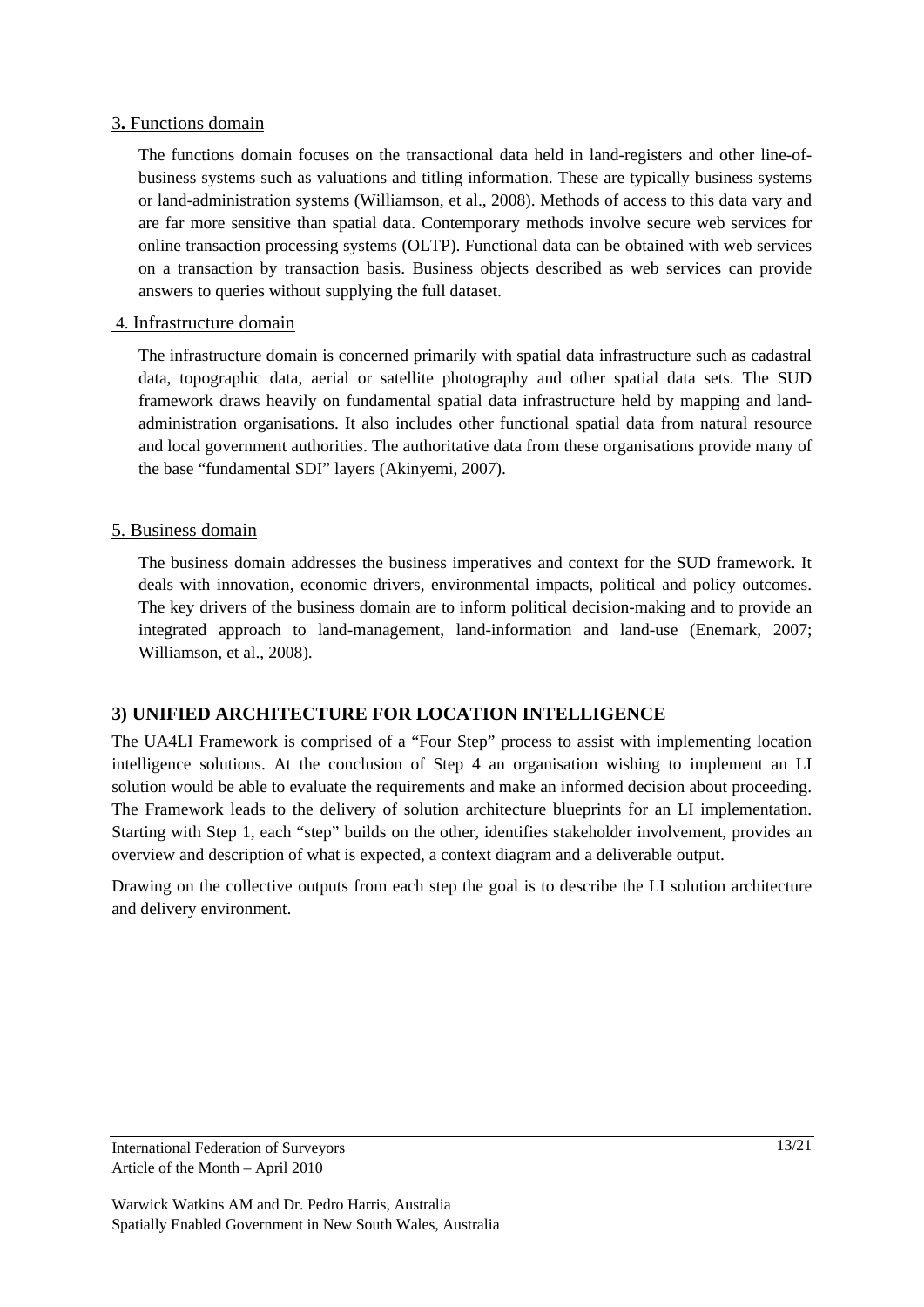

**Figure 5, UA4LI Framework presented as a step through matrix** 

Figure 5 is presented as a pyramid or iceberg where there is more detailed information at the base than at the top. Each step has a deliverable; this can be seen on the vertical plain: channel description, process model, systems model and components model. Each step is comprised of five domains represented in the SUD Framework in colour on the horizontal axis and includes: business, infrastructure, functions, framework and delivery. Step 1 is at a high level and Step 4 contains more detail.

**Step 1** is to provide a high level description of the business objectives and sets the overall context. The deliverable output is a Channel Description document. The Channel Description deliverable contains summary details, at a high level, of stakeholder information and descriptive narratives of each of the five domains.

**Step 2** is focused on the business processes and information perspectives needed to inform decision makers. The deliverable output is a Process Model that includes an inventory of business use cases, information requirements, business objects and target systems where source data resides.

**Step 3** is focused on the systems processes and data perspectives needed to describe the solutions architecture and service platforms. The deliverable output is a Systems Model that bridges and links systems requirements to the business deliverables gathered in earlier steps. The deliverable includes a systems use case inventory and descriptions of web and enterprise services.

**Step 4** provides a unified detailed description of the business and systems requirements. The deliverable output is a decomposed Components Model of the LI solution. Components are described for the presentation, services and data integration layers.

## **3.1 UA4LI Domain Alignment**

When aligning the UA4LI Framework to the SUD Framework traces of all domains can be found. This is seen illustrated in Table 3. The 'UA4LI Elements' column describes the domain names; 'Business Context' gives a description about the domain; 'Shared Service' describes the spatial shared service; and Agency/Business describes the Agency and/or other party data.

International Federation of Surveyors Article of the Month – April 2010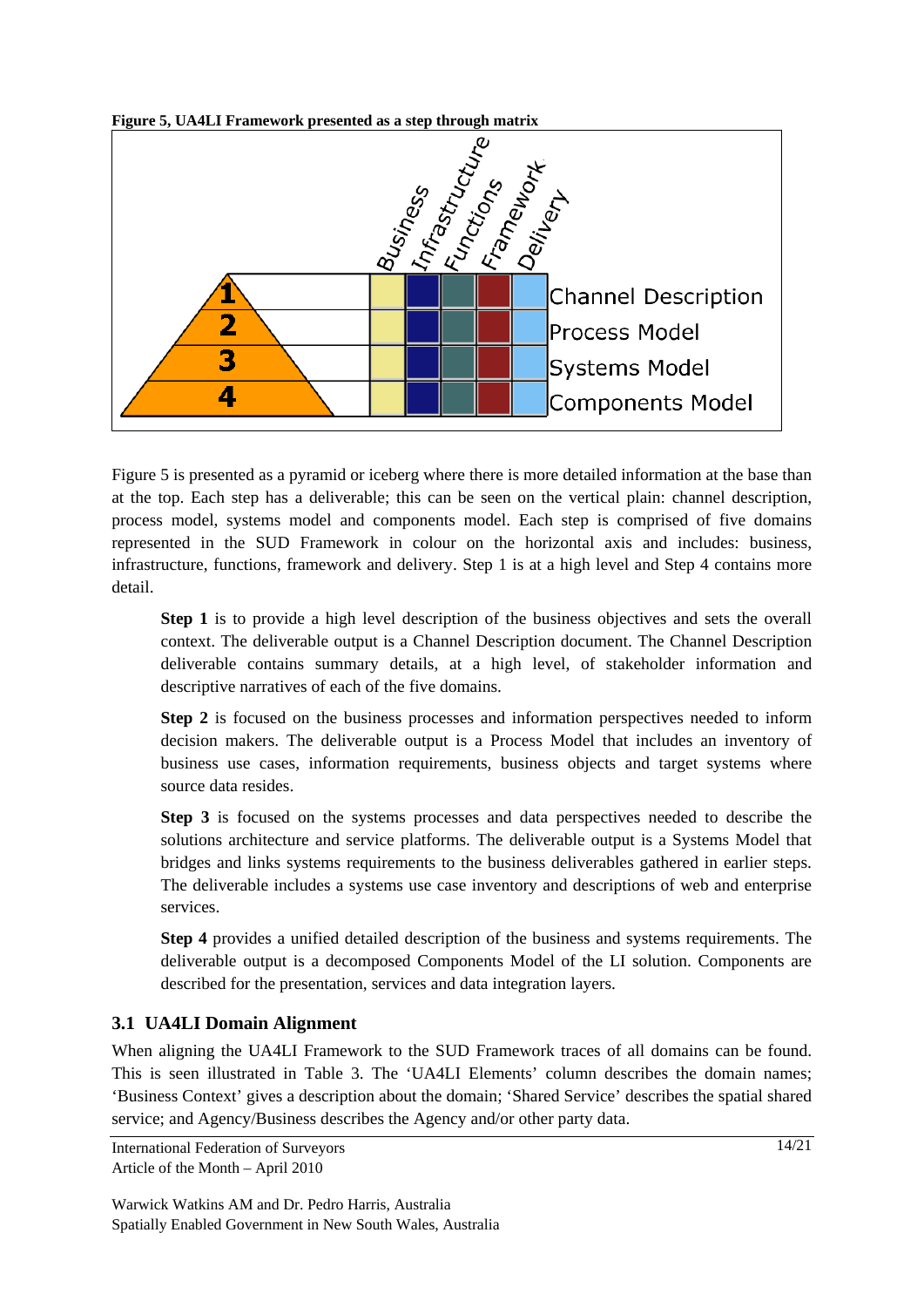#### **Table 3, Systems Elements Matched Against UA4LI Framework**

| <b>UA4LI</b> Elements | <b>Domain</b><br><b>Involvement</b>                                                                                      | <b>Shared Service</b><br><b>Provider</b>                                                                                                                                            | <b>LI Agency</b>                                                                                           |
|-----------------------|--------------------------------------------------------------------------------------------------------------------------|-------------------------------------------------------------------------------------------------------------------------------------------------------------------------------------|------------------------------------------------------------------------------------------------------------|
| <b>Business Need</b>  | Description of the<br>business challenge. Use<br>cases for business<br>needs.                                            | Describes business need<br>for access to spatial<br>shared services.                                                                                                                | Description of the<br>business need, sets the<br>business context,<br>mission, objectives, and<br>metrics. |
|                       |                                                                                                                          |                                                                                                                                                                                     | <b>Functional-SDI</b>                                                                                      |
| <b>Infrastructure</b> | Location based<br>information, spatial data<br>infrastructure, metadata<br>(vector, raster, text).                       | <b>Fundamental-SDI</b><br>$\bullet$ Cadastre<br>• Topography<br><b>Land Mapping</b><br>• State/Suburb<br><b>Boundaries</b><br>• High Resolution<br>Imagery<br>$\bullet$ Census data | • Custodian SDI<br>(external)<br>Agency SDI                                                                |
| (Systems components)  |                                                                                                                          | <b>OGC Web Services</b><br>$(WMS)$ , $(WFS)$                                                                                                                                        | <b>OGC Web Services</b><br>$(WMS)$ , $(WFS)$                                                               |
|                       |                                                                                                                          |                                                                                                                                                                                     |                                                                                                            |
| <b>Functions</b>      | <b>Business Information</b><br>from line-of-business<br>systems, mainly<br>transactional systems<br>(normally Aspatial). | Structured query,<br>business object, web<br>services, web service<br>metadata.                                                                                                     | Structured query,<br>business object, web<br>services, web service<br>metadata.                            |
| (Systems components)  |                                                                                                                          | <b>OGC WEB Services</b><br>(SOAP/XML), WSDL                                                                                                                                         | Enterprise Web<br>Services, SOAP/XML,<br><b>WSDL</b>                                                       |
|                       |                                                                                                                          |                                                                                                                                                                                     |                                                                                                            |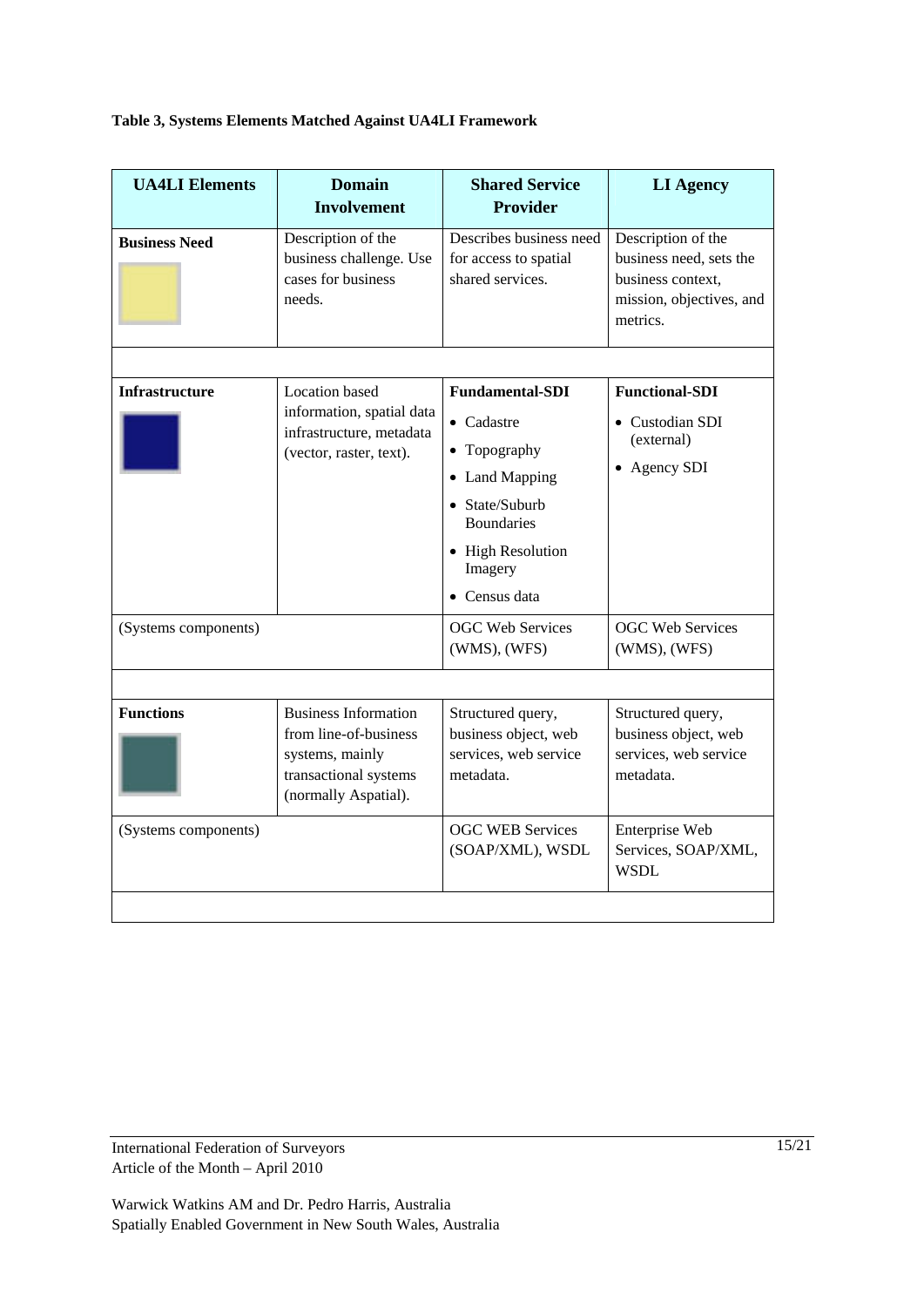| <b>Framework</b>                     | Access policies,<br>security arrangements,<br>SLAs, non functional<br>requirements.<br>Standards, CS2I.                              | Hosting, provisioning,<br>access accounts<br>arrangements.<br>Web Service Pub/Sub<br>and bind conditions -<br>Web Services. WC3<br>standards.     | Hosting, provisioning,<br>access accounts<br>arrangements.<br>Web Service Pub/Sub<br>and bind conditions -<br>Web Services. ANZLIC<br>metadata standard,<br>OGC. |
|--------------------------------------|--------------------------------------------------------------------------------------------------------------------------------------|---------------------------------------------------------------------------------------------------------------------------------------------------|------------------------------------------------------------------------------------------------------------------------------------------------------------------|
| (Systems components)                 |                                                                                                                                      | Security, encryption<br>and access - SSL,<br>HTTPS, FTPS.                                                                                         | Security, encryption<br>and access - SSL,<br>HTTPS, FTPS.                                                                                                        |
|                                      |                                                                                                                                      |                                                                                                                                                   |                                                                                                                                                                  |
| <b>Delivery</b><br><b>LI</b> Channel | Online delivery<br>platform. SIX-Image<br><b>Integration Framework</b><br>(IIF). SIX shared spatial<br>service, Fundamental-<br>SDI. | SIX, SDI, SIX-IIF,<br>SAN, Datamarts,<br>Metadata Node, Spatial<br>Viewers, Web Service<br>Repository, SIX Portal,<br>ESB, Federated<br>Security. | Web Service, OGC<br>Enterprise Web<br>Services.<br>ETL & Metadata<br>node/web access folder.<br>Browser Web 2.0.<br><b>Broadband</b><br>Communications.          |
| (Systems components)                 |                                                                                                                                      | Solution architecture<br>for LI channel.                                                                                                          | Solution architecture<br>for LI channel.                                                                                                                         |
| (Systems components)                 | Presentation                                                                                                                         | SIX Lite or Plug-in                                                                                                                               | SIX IF (SDK)                                                                                                                                                     |
|                                      | <b>Services</b>                                                                                                                      | Standard SIX out the<br>box services.                                                                                                             | Special services to<br>operate with Agency<br>business or spatial data.                                                                                          |
|                                      | Data Integration                                                                                                                     | SIX-fundamental.<br>Hosting option $-$<br>hosted, async, sync                                                                                     | Agency-SDI, Business-<br>SDI, Business Function<br>data. Hosting option -<br>hosted, async, sync                                                                 |

The UA4LI Framework is designed to take in the business and information requirements which are used to develop the systems requirements. Next, the solution architecture is produced for delivering the information via the online LI channel. The UA4LI systems components provide the basis for the solution architecture of the service platform. The Systems Model deliverable describes responsibilities of the Agency/Business and distinguishes between the roles of shared service provider.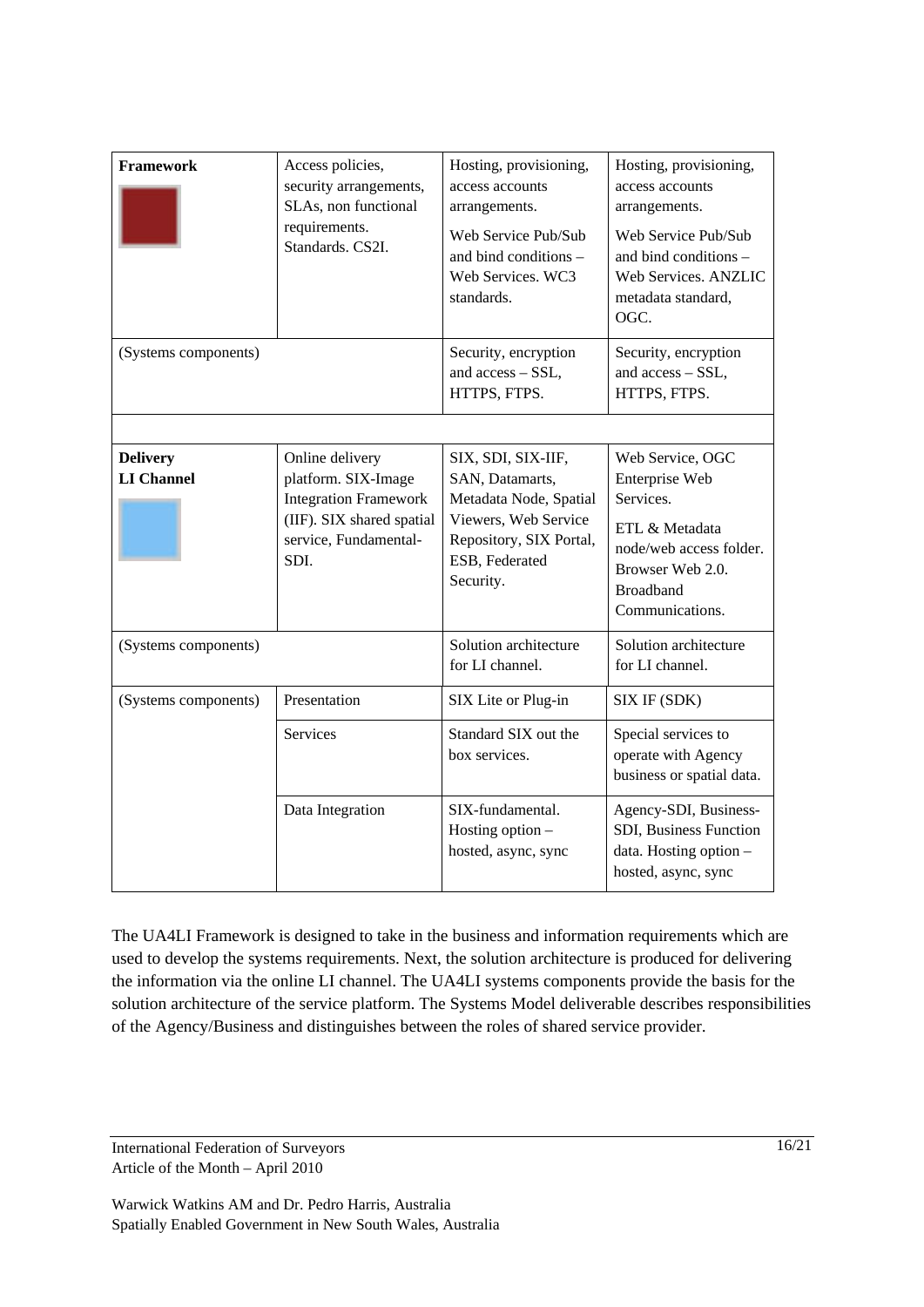## **4) CONCLUSION**

As identified above, the Enemark SUD Framework provides a framework for addressing landmanagement and land-use issues. It describes universal problems faced by many nations in terms of managing land resources and creating sustainable environments. The SUD Framework is aimed at equipping governments and societies with information to better manage their land resources. The outcome is certainly geared toward better decision making and for making informed choices about the environment. As a corollary, the Location Intelligence paradigm aims at aiding decision making and to arm managers and operational staff with better information. The changes between the two frameworks can be observed in Figure 7. The major change differences are shifts from the macro level to a micro level; from country to business and from outcome to output. The Country Context is changed to become the Business Context and the Sustainable Development outcome is changed to be the LI Delivery Channel.

Location Intelligence, as previously defined, is the art of leveraging unified location information for business intelligence. The purpose behind Location Intelligence (LI) is to be able to view business information together with location information and understand what impact different situations and scenarios will have on an organisation. A LI Channel can be developed to support the objectives of the SUD framework.

Location Intelligence (LI) extends traditional Business Intelligence (BI) through the use of GIS technology by integrating business information with location data and encapsulates the use of geographical information in decision-making at all levels. It involves processes and technologies to improve an organisation's effectiveness by arranging available business and location information and relating it to fundamental Spatial Data Infrastructure.



**Figure 6, Unified Architecture Location Intelligence Components** 

International Federation of Surveyors Article of the Month – April 2010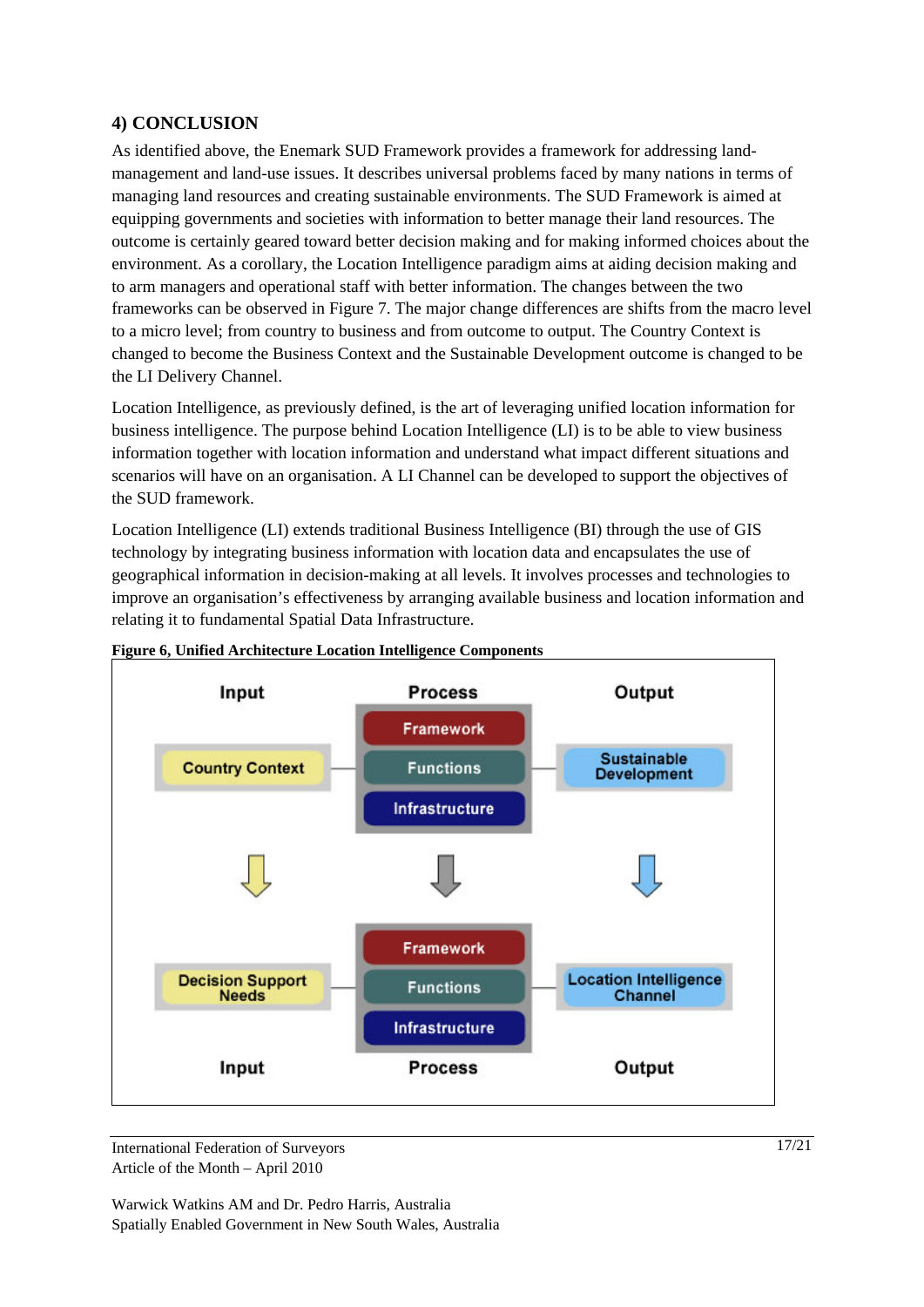The commonalities between the systems components of LI and SUD Framework are similar in many ways. Firstly, the Fundamental-SDI components are the same. Secondly, the Enterprise Web services are the same, with both providing access to business function data. Thirdly, the framework elements are similar in terms of governance, access arrangements, security and non-functional requirements. These similarities provided a strong basis for adapting the Enemark SUD Framework into a generic unified framework for Location Intelligence.

This work highlights the interdependences between the fundamental principles of surveying, namely measurement and position, and the empowerment that technology has given to the interpretation and application of the SDI elements that are inextricably linked to position. It also demonstrates the need for these to be seen through the eyes of business decision-making and problem-solving to achieve the social wellbeing of all citizens, and the attainment of sustainable communities, environmental conservation and economic development.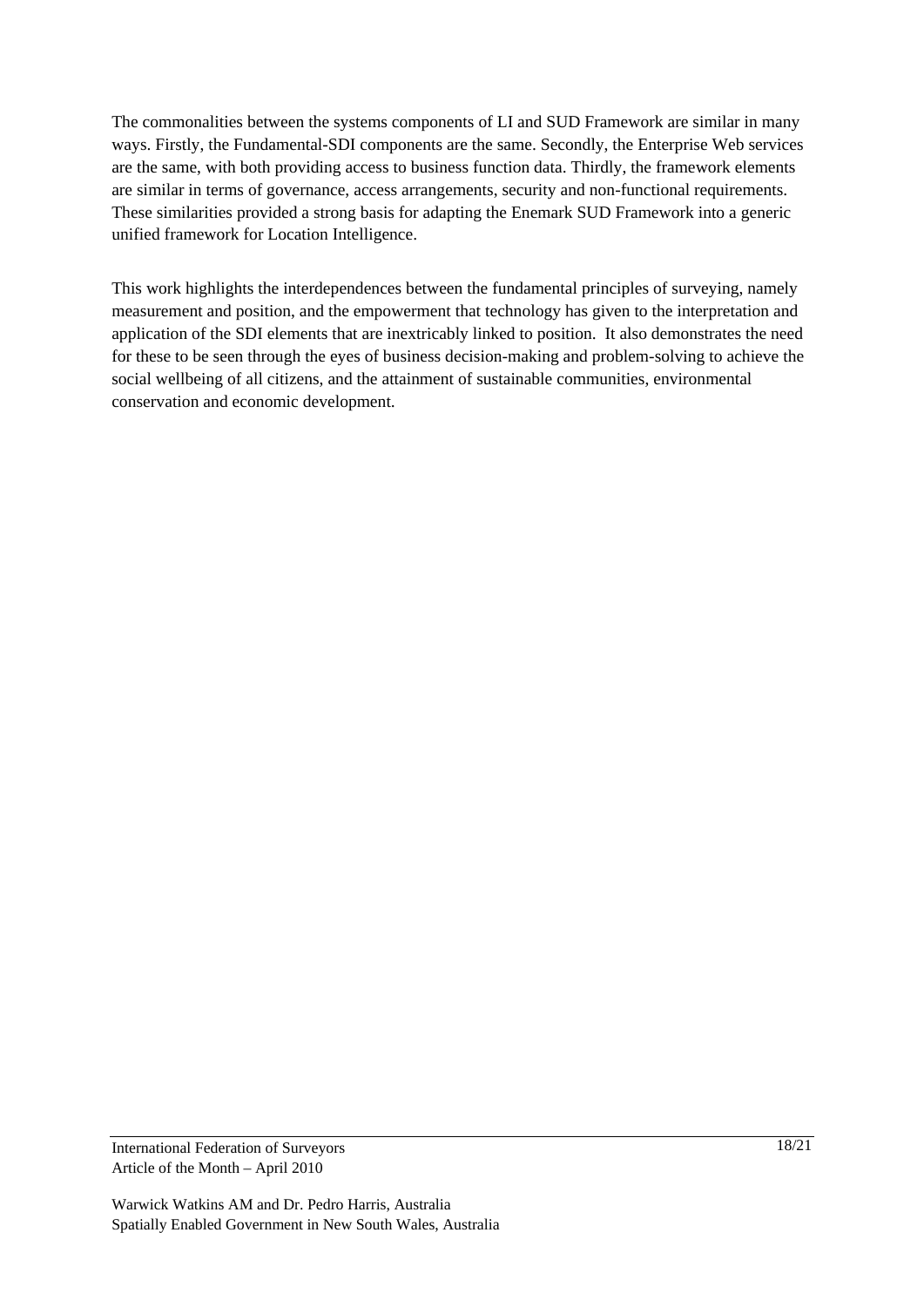#### **REFERENCES**

- ACIL-Tasman (2008). *The Value of Spatial Information: The impact of modern spatial information technologies on the Australian economy*. Melbourne: Prepared for the CRC for Spatial Information & ANZLIC – the Spatial Information Council.
- ACIL-Tasman (2009). *Spatial information in the New Zealand economy: Realising productivity gains*. Melbourne: Prepared for Land Information New Zealand; Department of Conservation; Ministry of Economic Development.
- Akinyemi, F. O. (2007). Spatial Data Needs for Poverty Management. In H. Onsrud (Ed.), *Research and Theory in Advancing Spatial Data Infrastructure Concepts* (pp. 33-54). Redlands, CA: ESRI Press.
- Budhathoki, N. R., & Nedovic-Budic, Z. (2007). Expanding the Spatial Data Infrastructure Knowledge Base. In H. Onsrud (Ed.), *Research and Theory in Advancing Spatial Data Infrastructure Concepts* (pp. 7-31). Redlands, CA: ESRI Press.
- Butler Group (2009). 2009 Trends to Watch: Government Technology BFTC2188. Retrieved 6 March 2009, from http://www.datamonitor.com/
- Cho, G. (2005). *Geographic Information Science: Mastering Legal Issues*. Milton, QLD: John Wiley & Sons.
- Cutler, T. (2008). *Venturous Australia, building strength in innovation*. Canberra.
- Enemark, S. (2004). Building Land Information Policies. Proceedings of Special forum on Building Land Information Policies in the Americas. Retrieved 01 March 2010, from http://www.fig.net/pub/mexico/papers\_eng/ts2\_enemark\_eng.pdf
- Enemark, S. (2005). *Supporting Capacity Development for Sustainable Land Administration Infrastructures.* Paper presented at the The Eighth United Nations Regional Cartographic Conference for The Americas (UNRCCA), New York.
- Enemark, S. (2007). Integrated Land-Use Management for Sustainable Development Retrieved 4 March 2009, from http://www.land.aau.dk/~enemark
- Enemark, S. (2008, 2008). Land Administration Systems Managing Rights, Restrictions and Responsibilities in Land. *The Geospatial Resource Portal* Retrieved July 2009, from http://www.gisdevelopment.net/application/lis/policy/mwf09\_stig.htm
- GSDI (2004). Developing Spatial Data Infrastructures. In D. Nebert (Ed.), *The SDI Cookbook* (Vol. 2): GSDI Association.
- GSDI (2008). Global Spatial Data Infrastructure Association Retrieved 5 June 2008, from http://www.gsdi.org/
- Harris, P. (2010). *Unified Architecture Framework for Location Intelligence.* Charles Sturt University, Bathurst.
- Huberman, B. A. (2008). Crowdsourcing and Attention. *Computer Innovation Technology for Computer Professionals, IEEE Computer Society,* 103-105.
- Lee, C., & Percivall, G. (2008). Standards-Based Computing Capabilities for Distributed Geospatial Applications. *Computer Innovation Technology for Computer Professionals, IEEE Computer Society,* 50-57.
- Longhorn, R. A., & Blakemore, M. (2008). *Geographic Information: Value, Pricing, Production, and Consumption*. Boca Raton: CRC Press.
- Masser, I. (2007). *Building European Spatial Data Infrastructures*. Redlands, CA: ESRI Press.
- McDougall, K., Rajabifard, A., & Williamson, I. p. (2007). A Mixed-Method Approach for Evaluating Spatial Data Sharing Partnerships for Spatial Data Infrastructure. In H. Onsrud (Ed.), *Research and Theory in Advancing Spatial Data Infrastructure Concepts* (pp. 33-54). Redlands, CA: ESRI Press.

International Federation of Surveyors Article of the Month – April 2010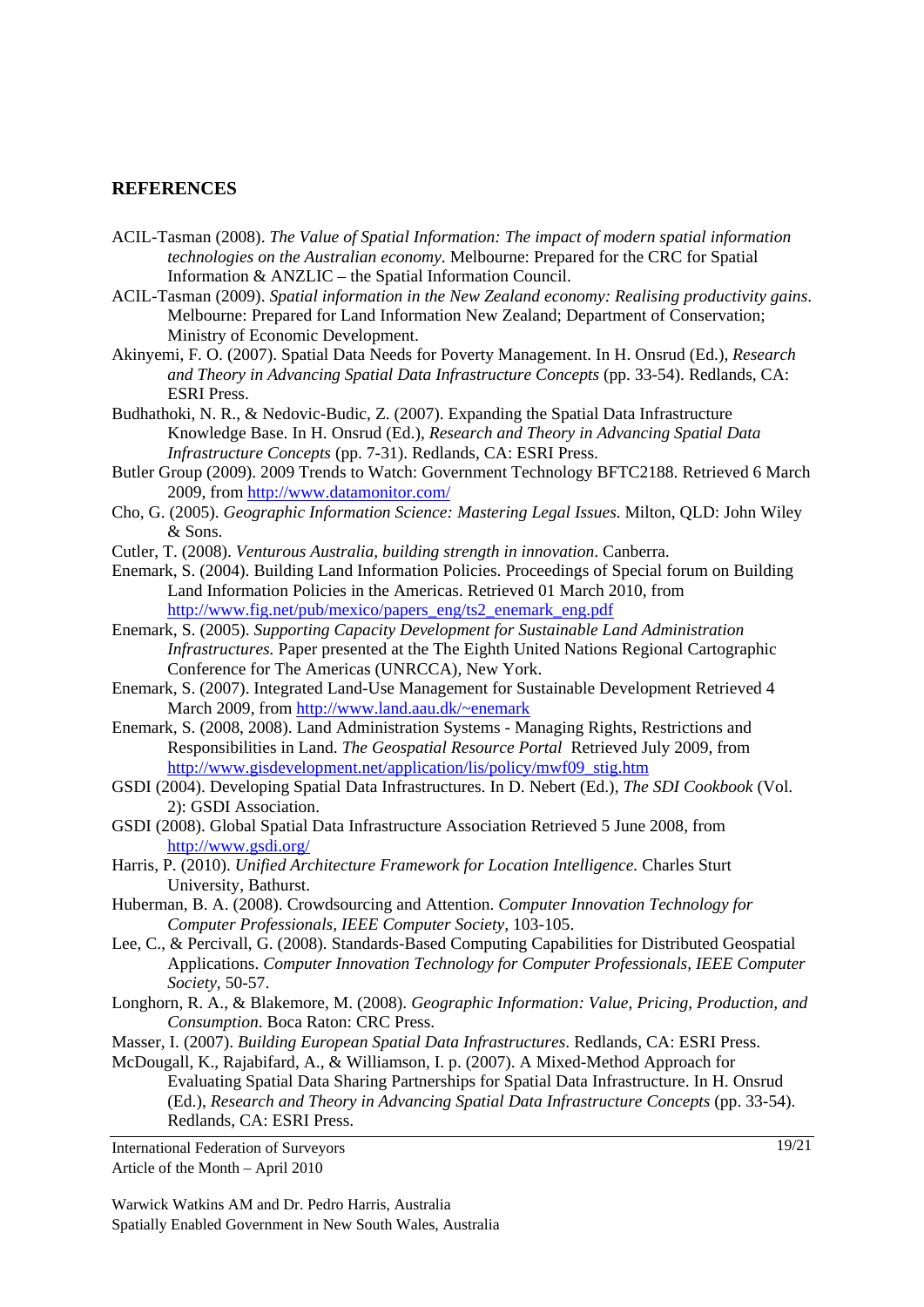Nelson, L. (2003). *Data Model for Law Enforcement*. Redlands: ESRI Press.

- NSW\_Government (2006). *A new direction for NSW: STATE PLAN SUMMARY*. Retrieved 01/09/2008. from http://www.nsw.gov.au/stateplan/pdf/Summary\_complete.pdf.
- Omran, E.-S. E., Bregt, A., & Compvoets, J. (2007). Spatial Data Sharing: A Cross Cultural Concept Model. In H. Onsrud (Ed.), *Research and Theory in Advancing Spatial Data Infrastructure Concepts* (pp. 33-54). Redlands, CA: ESRI Press.
- Onsrud, H. (Ed.). (2007). *Research and Theory in Advancing Spatial Data Infrastructure Concepts*. Redlands, CA: ESRI Press.
- Sharpe, P. (2009). NSW Public Sphere: Government 2.0 Retrieved 7 September 2009, from http://pennysharpe.com/nswsphere
- Sheina, M. (2009). Location Intelligence Trends. *Ovum* Retrieved 22 September 2003, from www.ovum.com
- Shiller, R. J. (2008). *The Subprime Solution: How Today's Global Financial Crisis Happened, and What to Do about It*. Princeton: Princeton University Press.
- Tang, W., & Selwood, J. (2005). *Spatial Portals: Gateways to Geographic Information*. Redlands, CA: ESRI Press.
- Vaughan-Nichols, S. J. (February 2009). Will Mobile Computing's Future Be Location, Location, Location. *Computer Innovation Technology for Computer Professionals, IEEE Computer Society,* 14-17.
- Wallace, J. (2010). Land Acquisition in Developing Economies. *FIG e-Newsletter February 2010* Retrieved 07 March 2010, from

http://www.fig.net/pub/monthly\_articles/february\_2010/february\_2010\_wallace.html

- Williamson, I., Enemark, S., Wallace, J., & Rajabifard, A. (2008). *Understanding Land Administration Systems*. Paper presented at the International Seminar on Land Administration Trends and Issues in Asia and The Pacific Region. from http://www.csdila.unimelb.edu.au/publication/conferences/Understanding%20Land%20Admi nistration%20Systems.pdf
- Williamson, I., Enemark, S., Wallace, J., & Rajabifard, A. (2010). *Land Administration for Sustainable Development*. Redlands: ESRI Press Academic.
- Williamson, I., Rajabifard, A., & Binns, A. (2007). The Role of Spatial Data Infrastructures in Establishing an Enabling Platform for Decision Making in Australia. In H. Onsrud (Ed.), *Research and Theory in Advancing Spatial Data Infrastructure Concepts* (pp. 121-132). Redlands, CA: ESRI Press.

#### **BIOGRAPHICAL NOTES**

#### **NSW Land and Property Management Authority**

The Land and Property Management Authority (LPMA) consists of Land and Property Information (LPI) - titling, valuation, surveying, and other spatial information; Crown Lands administration and management - land leases and licences, reserves and State Parks and land uses from cemeteries to iconic development/business sites to tourist and recreation areas; Native Title and Aboriginal Land Claims; Soil Conservation Service - including soil conservation earthworks and consultancy services, Land Boards and the Emergency Information Coordination Unit - spatial data needs for counter terrorism and emergency services planning, research and consequence management, the Office of Rural Affairs and the Office of Biofuels, the State Property Authority, Hunter Development Corporation, Festival Development Corporation and the Lake Illawarra Authority.

International Federation of Surveyors Article of the Month – April 2010